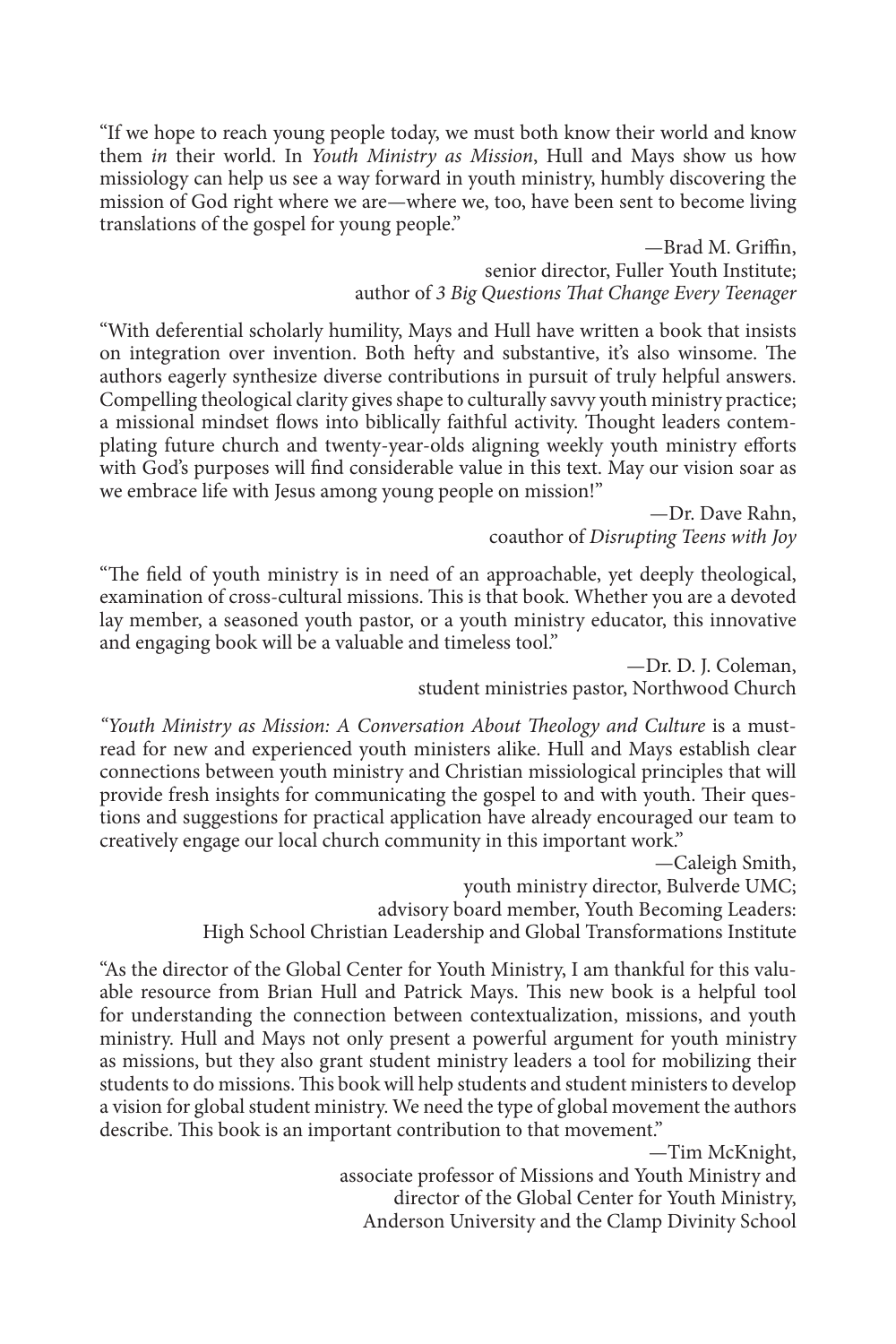"Hull and Mays's *Youth Ministry as Mission* makes a crucial contribution in developing new ministry pathways for twenty-first-century realities where missions is no longer geographic, but temporal and generational. In a constant-change context, traditional youth ministry that passes on the Christian faith in the image and worldview of the existing adult generation is obsolete and has resulted in large numbers of millennials and GenZs leaving churches. *Youth Ministry as Mission* provides a framework to interpret the next generation as an emerging culture and develop the means to both reach and enable youth to contextualize the gospel for their own generation's culture.

*"Youth Ministry as Mission* is not just another program but provides youth workers with the necessary theory and skills to bridge and reach changing generational cultures. I suspect *Youth Ministry as Mission* will be an essential youth ministry textbook for generations to come.

"I should know because Brian Hull trained my own son to be an effective youth pastor, overseeing a thriving 150-plus-member youth ministry."

—Samuel K. Law,

senior dean of Academic Affairs and

associate professor of Intercultural Studies, Singapore Bible College; pastor-at-large, the Evangelical Chinese Church of Seattle

"What can youth ministry learn from missiology? Brian Hull and Patrick Mays masterfully weave together theological, missiological, and youth ministry scholarship to provide a compelling way forward for youth ministry. Age-old Christian practices such as incarnational witness and discernment are reintroduced to us through the lens of missions. Hull and Mays remind us of the significance the church plays in culture, while also providing concrete ways to engage youth culture. Hull and Mays model the significance of narrative throughout their analysis, making this resource accessible and relevant for those engaged in youth ministry in multiple contexts. I, for one, look forward to using this as a textbook in my undergraduate course on youth and culture!"

> —Sarah F. Farmer, assistant professor of Practical Theology and Community Development, Indiana Wesleyan University; coauthor of *Raising Hope: Four Paths to Courageous Living for Black Youth*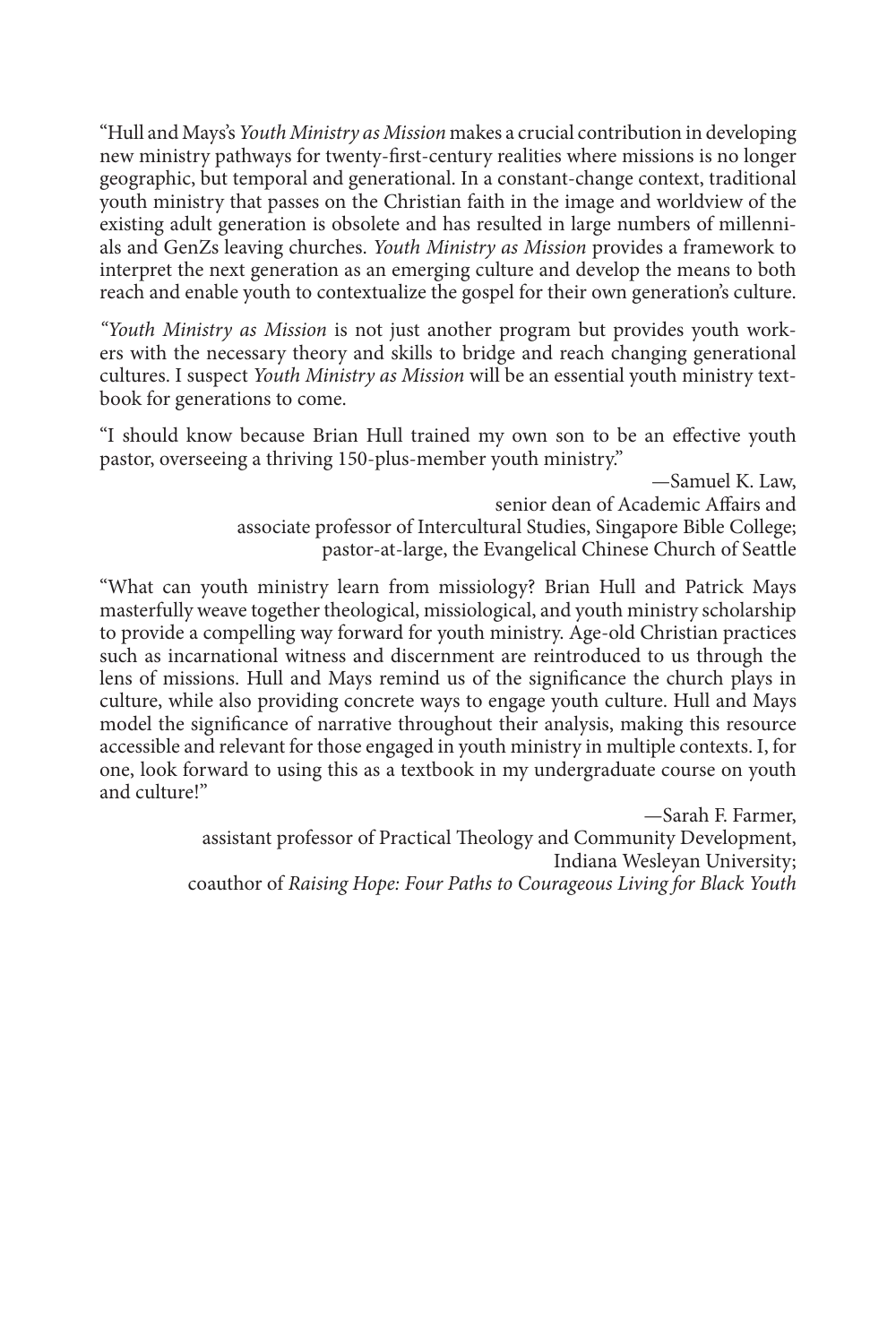

### A CONVERSATION ABOUT THEOLOGY AND CULTURE

Brian Hull & Patrick Mays

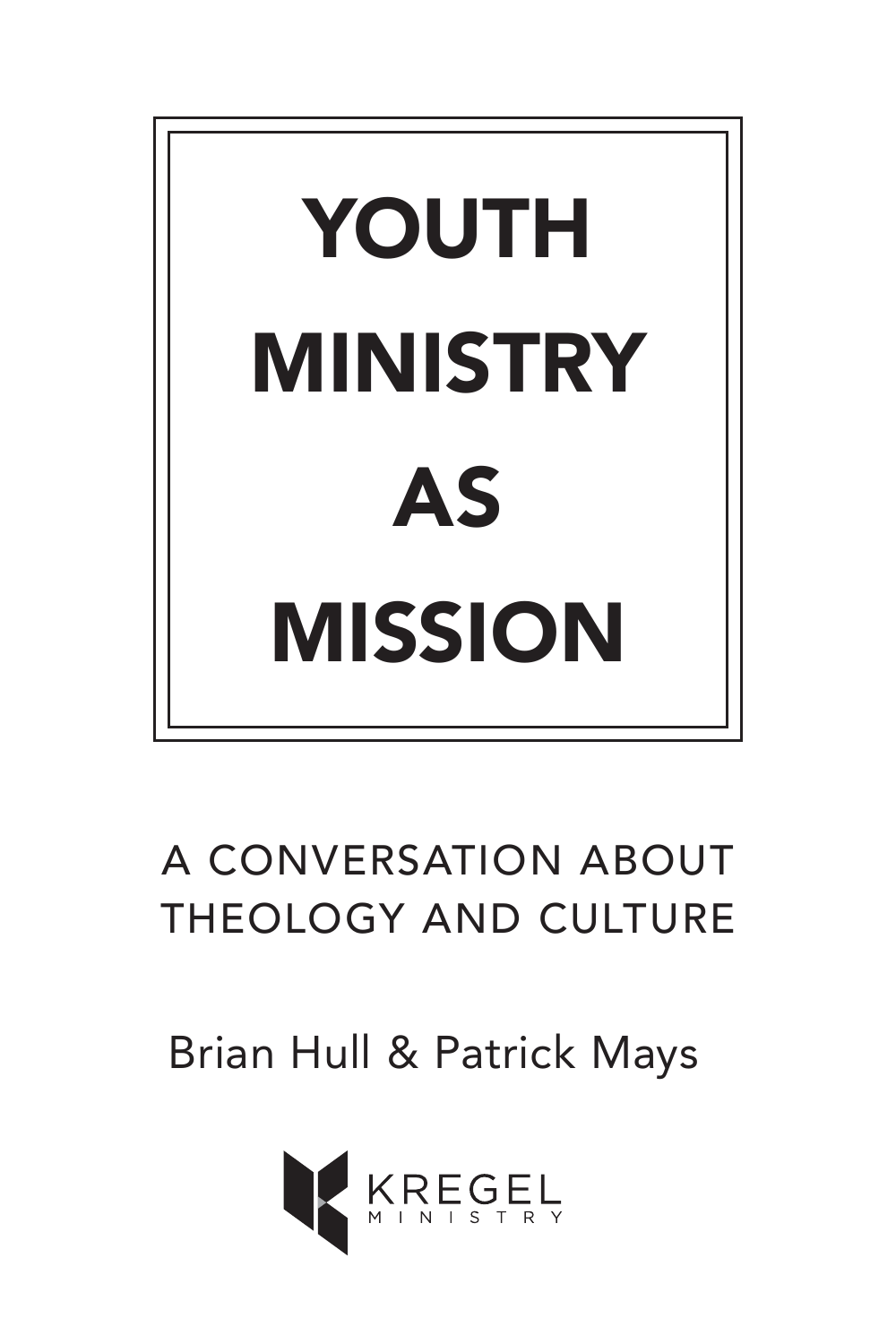*Youth Ministry as Mission: A Conversation About Theology and Culture* © 2022 by Brian Hull and Patrick Mays

Published by Kregel Academic, an imprint of Kregel Publications, 2450 Oak Industrial Dr. NE, Grand Rapids, MI 49505-6020.

All rights reserved. No part of this book may be reproduced, stored in a retrieval system, or transmitted in any form or by any means—electronic, mechanical, photocopy, recording, or otherwise—without written permission of the publisher, except for brief quotations in printed reviews.

Unless otherwise indicated, all Scriptures are from The Holy Bible, English Standard Version® (ESV®), copyright © 2001 by Crossway, a publishing ministry of Good News Publishers. Used by permission. All rights reserved.

Scripture quotations marked NIV are from the Holy Bible, New International Version®, NIV®. Copyright © 1973, 1978, 1984, 2011 by Biblica, Inc.™ Used by permission of Zondervan. All rights reserved worldwide. www.zondervan.com

Scripture quotations marked NLT are from the Holy Bible, New Living Translation, copyright © 1996, 2004, 2007 by Tyndale House Foundation. Used by permission of Tyndale House Publishers, Inc., Carol Stream, Illinois 60188. All rights reserved.

Scripture quotations marked NRSV are from the New Revised Standard Version Bible, copyright © 1989 by the National Council of the Churches of Christ in the U.S.A. Used by permission. All rights reserved.

ISBN 978-0-8254-4729-7, print ISBN 978-0-8254-6933-6, Kindle ISBN 978-0-8254-7780-5, epub

Printed in the United States of America

22 23 24 25 26 / 5 4 3 2 1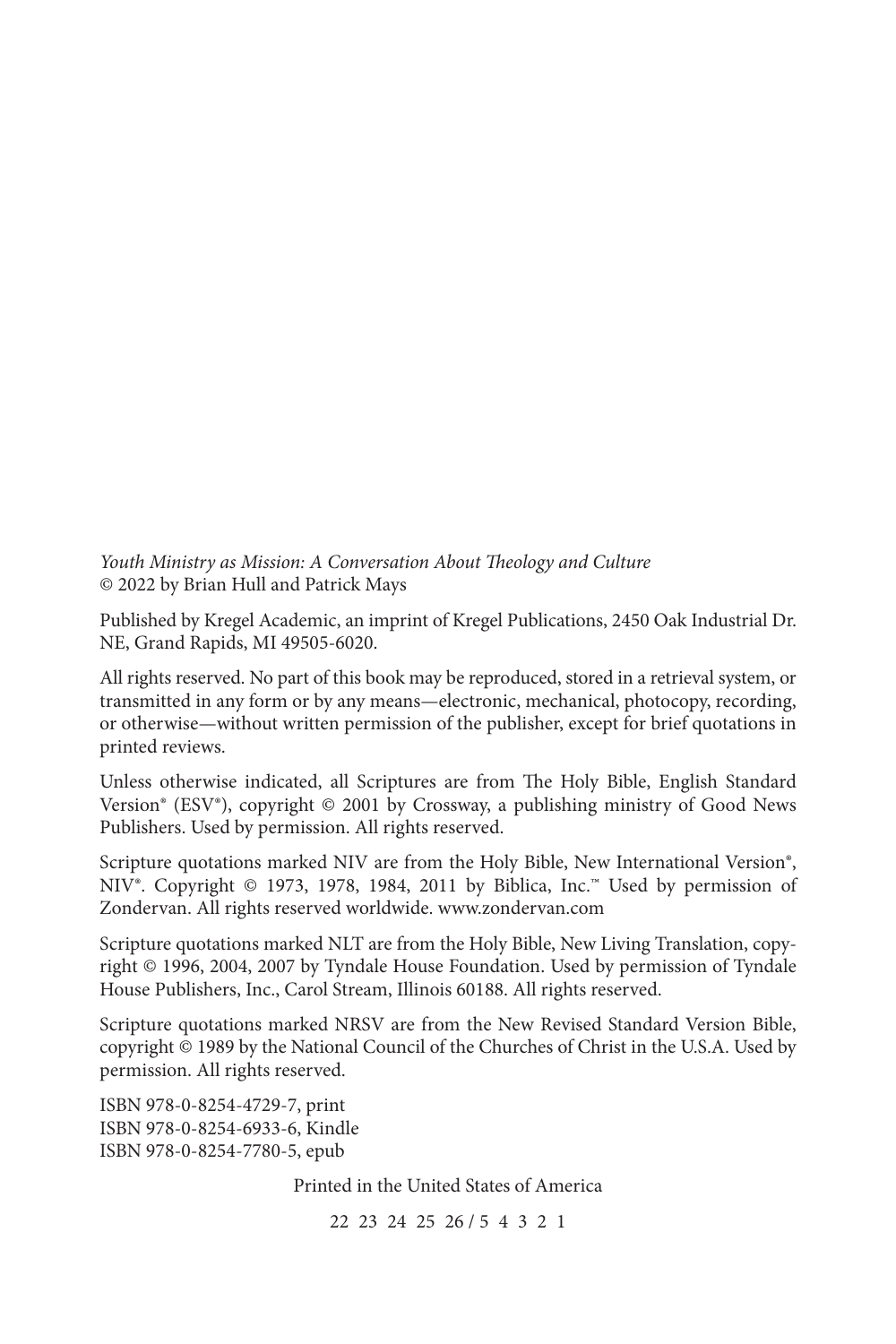*To Carol, who has offered continual support and love. To my parents, who have prayed over me and supported me. To Dave Curtiss, who believed in me. To the students, teens, parents, and amazing adult volunteers who have journeyed with me as we learn together about God's great love in and through the lives of young people.* —Brian Hull

*To my students at LeTourneau University: you continually impress me with your dedicated study, your challenging questions, your commitment to service, and your faithfulness to live the gospel. You inspire me to be a better professor, a better campus pastor, and a better person. I am forever grateful for our journey together.* —Patrick Mays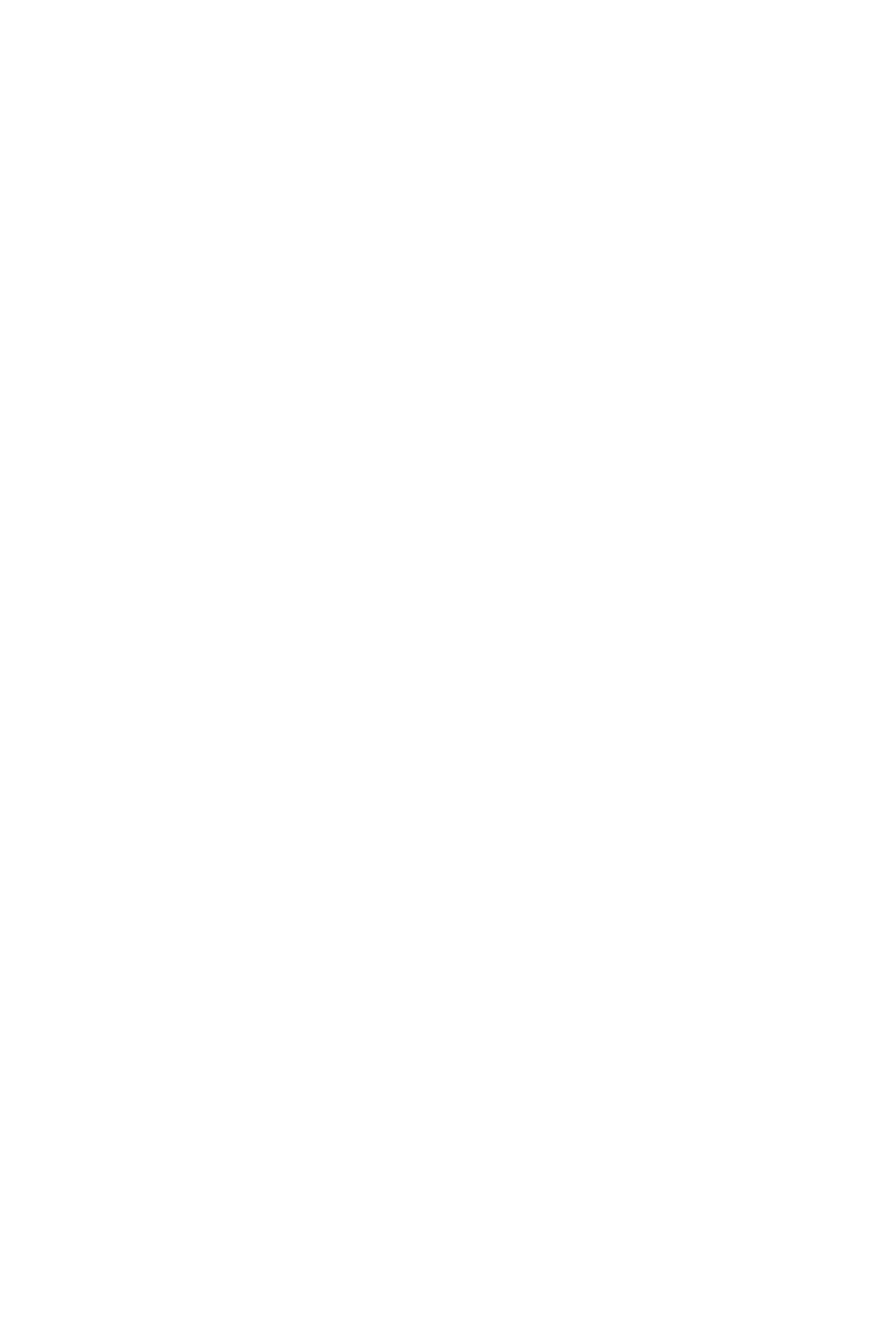## TABLE OF CONTENTS

|  | 8. Developing a Discerning Community  125         |
|--|---------------------------------------------------|
|  |                                                   |
|  |                                                   |
|  | 11. World Religions  in Our Neighborhoods!  185   |
|  |                                                   |
|  |                                                   |
|  | 14. Epilogue: Keeping the Conversation Going  253 |
|  |                                                   |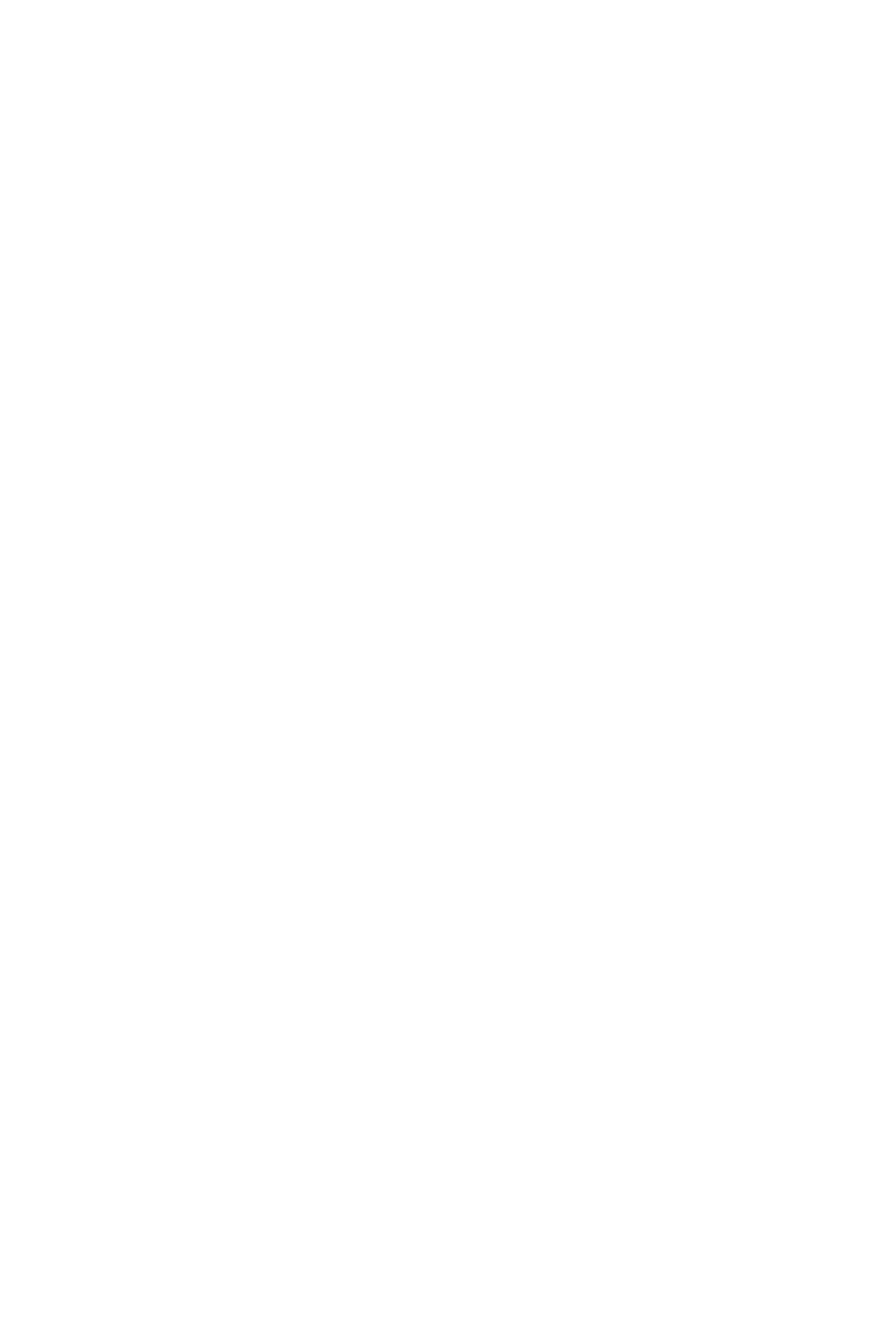# 1 INTRODUCTION

### IN A GALAXY NOT SO FAR AWAY . . .

Bill looked around the room, amazed at the diversity.

"How did we get here?" he wondered. "Am I too old for this?"

Bill saw a room of forty teenagers talking and hanging out before the midweek youth service. He saw young people from a variety of ethnic and cultural backgrounds. He found it almost impossible to relate to the issues they faced on a daily basis.

Manny, a second-generation Mexican immigrant, was in the corner talking to Nephtalie, who was from Haiti. Both of these high school students had family struggles, in addition to the cultural barriers they described in connecting with other youth at school.

Bill just finished a conversation with Ken, a Chinese American, who was struggling with the pressure to get accepted into a top university. Bill knew that was part of the reason Ken's parents moved here ten years ago. The pressure on Ken was daunting.

Besides all the ethnic diversity in the room, Bill couldn't help but notice how society had changed for these teenagers. This was a group with more information at their fingertips than any other in the history of the world. There was no singular "youth culture"; rather, many youth cultures were represented in the room. The world was definitely different from the small, midwestern church Bill grew up in.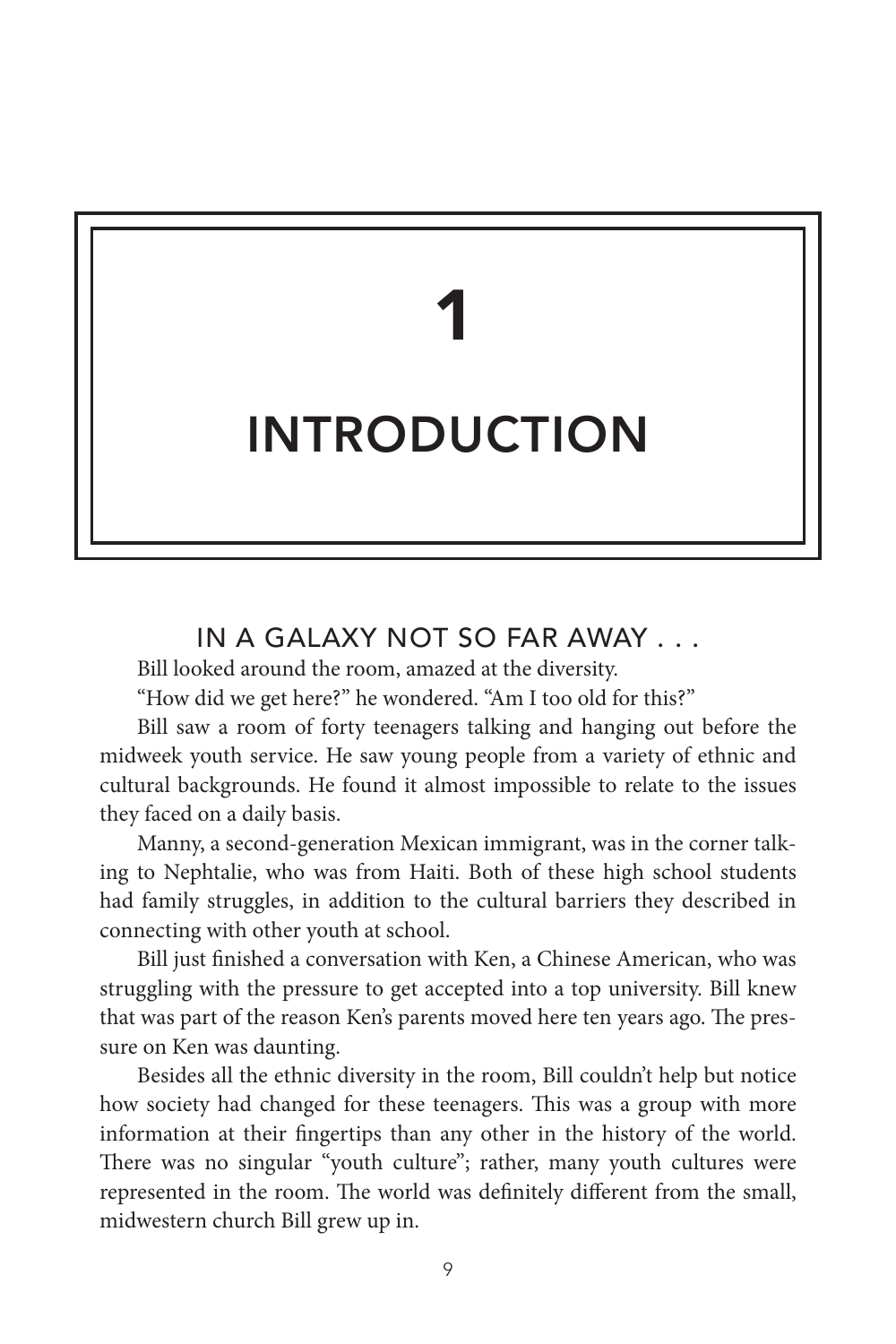And their expressions of faith were different. It seemed to be harder and harder to distinguish the language of the "committed" youth from the "nominal" youth. Conversations about God were easy enough to initiate, but there was a reticence to describe one's relationship in any kind of rich, theological language. Perhaps the reluctance was because they didn't know the language. Bill wondered if he was the one to blame. After all, he was their youth minister!

Bill remembered fifteen years ago when he started in youth ministry at his home church in Iowa. He did not know everything then, but he did feel more comfortable with the cultural issues. Now he knew that the models of ministry he used then were less effective at sharing the good news with teens who were from so many different cultures, value systems, and religious backgrounds. He needed help, and he knew his volunteers needed help.

The next day, while puttering in his office, Bill stumbled upon some books on mission, dusty from neglect. He was reading as a diversion but began to be inspired by the content.

"Maybe I need a change," he mused.

He found himself praying, asking God if he was calling him to be a missionary somewhere, grasping for anything to avoid planning another ineffective youth group event. God surprised him with an answer.

"Yes, I want you to be a missionary . . . right where you are."

This moment brought a flash of insight for Bill. He realized that the reason he resonated with the mission books so much was that they were describing many of the things that he was already doing intuitively in his ministry to youth. His "desperate" acts to be relevant to his youth and their culture, both the failures and the successes, clearly had gaps. He knew that! But in these mission books, he began to learn a new vocabulary, giving life to old ways and opening up new worlds.

Sophia was a new youth pastor across town. She was very energetic and had little trouble attracting a crowd of young people. She could lip-synch Ariana Grande and Taylor Swift with the girls and shoot hoops with the guys. Her passion for music and sports was exceeded only by her passion to reach youth for Jesus. Even though she was only six years removed from being a high school student herself, she was very aware that the youth in her church were culturally different from her. Yes, there was the obvious skin tone difference, since her parentage was mixed-race. But there were also more subtle and sometimes deep differences. She was wondering how in the world she was going to keep relating with youth if they kept changing. She was already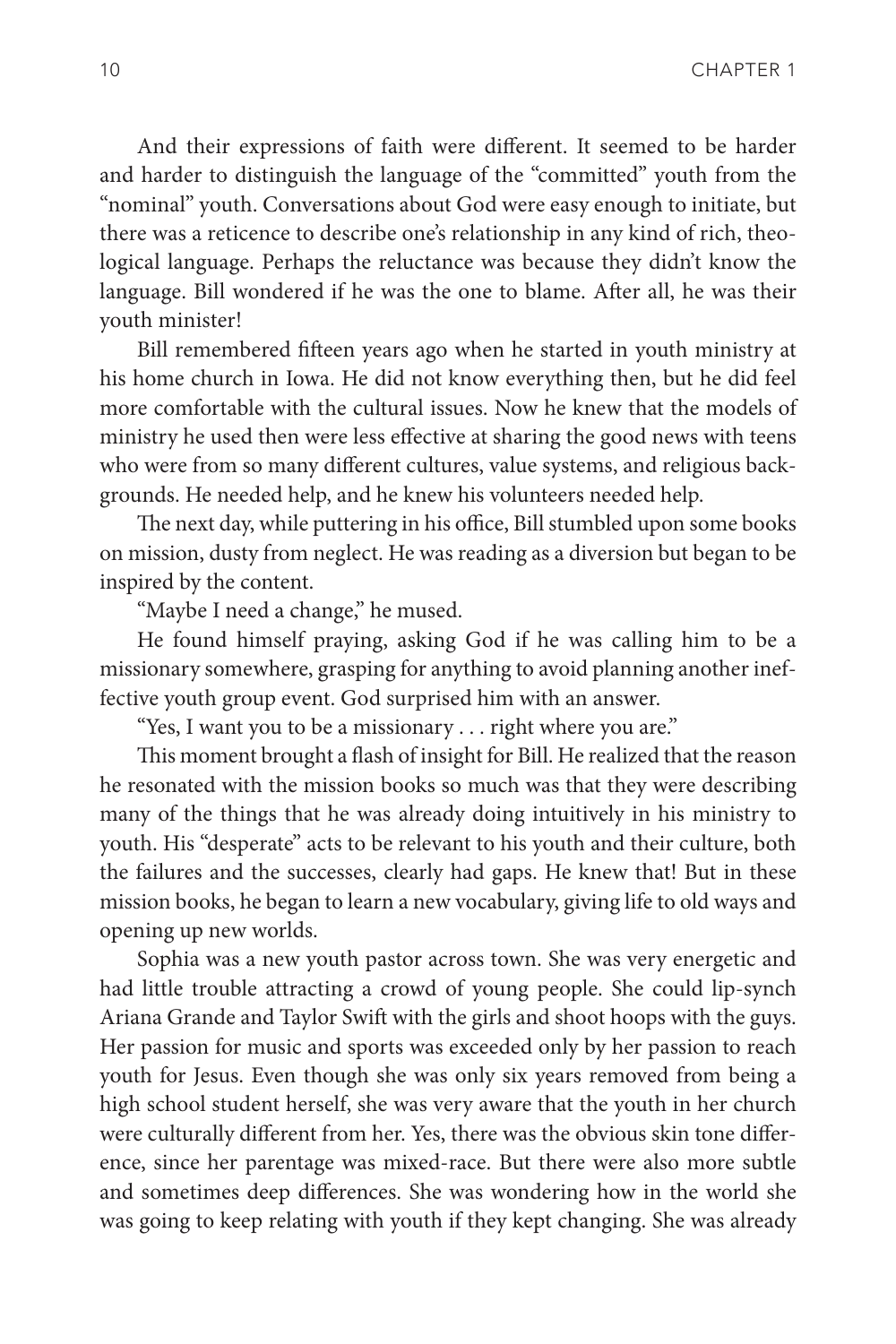trying to connect with some of this year's fifth graders in the children's ministry, and she realized they lived in a different world from when she was in elementary school.

At a local youth pastors' networking meeting a couple of weeks ago, several youth pastors were complaining about "teens these days." She understood the frustration to some extent, but she also wondered if there were some problems with the current models of youth ministry in reaching the youth cultures of today.

At the meeting, she bravely raised the question. Most people in the room brushed her off. "Clearly a rookie," many thought to themselves.

But one youth pastor, Bill, came up to her afterward. He mentioned that he too had been asking some of those questions and had come across an author she might like to read. He handed her a book by some guy named Lesslie Newbigin.

"Take two ibuprofen, read this, and call me in a couple of weeks," he said.

### THE IMPACT OF LESSLIE NEWBIGIN

After thirty-five years in the mid-twentieth century as a Presbyterian bishop in India, Lesslie Newbigin retired from missionary work and returned to his native Britain. He was astonished to find a timid, nonengaging church where there had once been a robust and sending church actively engaging the world. If one listens closely, Newbigin can be heard saying, "What happened? What did you do to the church?"

Newbigin began addressing this situation in his "retirement," and has since been called one of the most significant theologians of the late twentieth century. The main focus of his writing used the missiological principles he honed in India and as general secretary of the International Missionary Council on his own Western culture. His attack on the Enlightenment's "false dualism" and Christianity's failure to critique the rise of reason and empiricism laid a foundation for missiological engagement with post-Christian Western culture. By questioning the assumptions of this prevailing "plausibility structure," Newbigin showed how Christians could confidently assert the truth claims of the gospel in a "pluralist society." In short, he called for a missionary engagement with Western culture that included the recovery of the public truth of the gospel, the missional nature of the church, and a missional analysis of Western culture (1989).

His work has guided a renewal movement in the church. What he discovered might be the key to helping youth pastors like Bill and Sophia.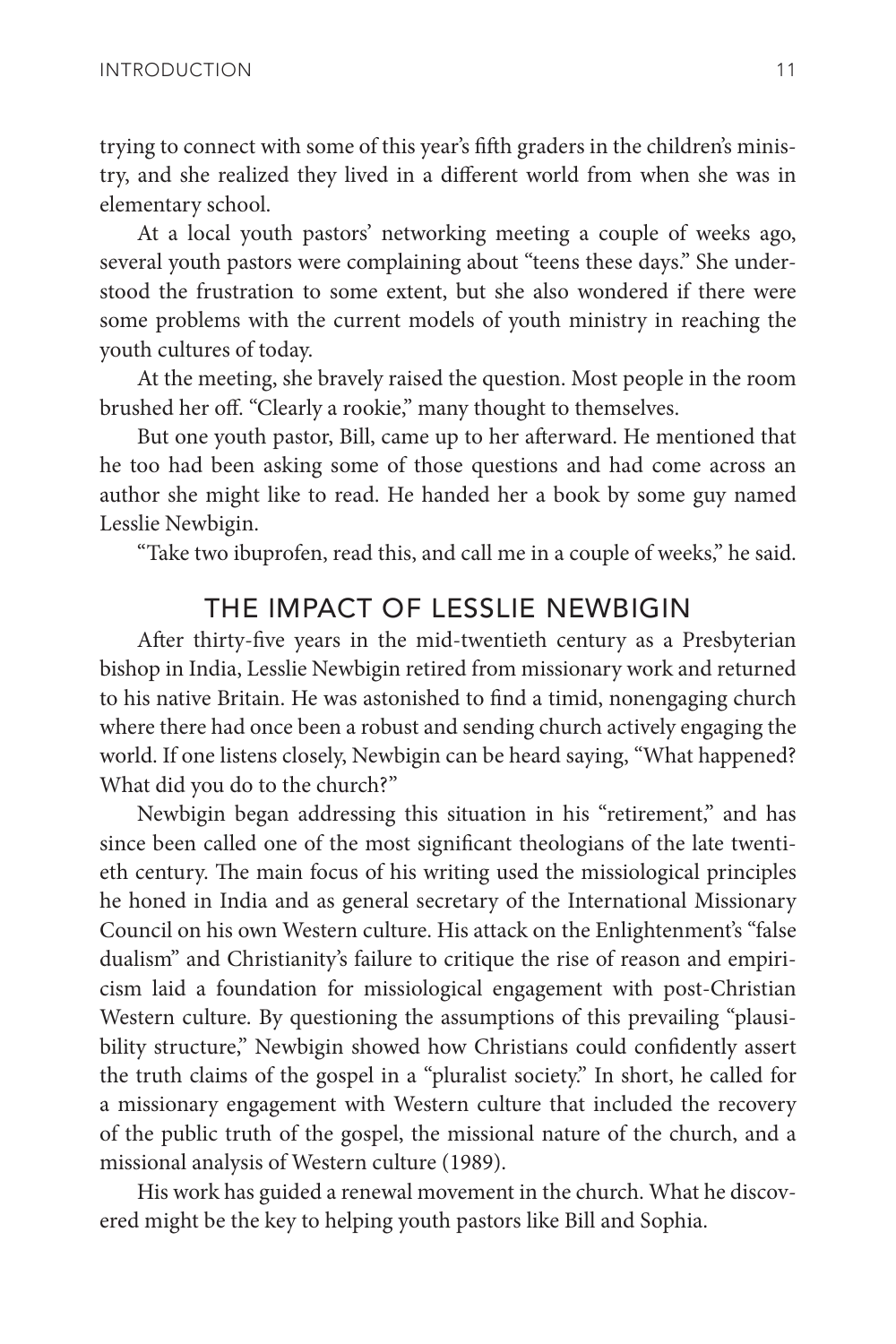### THE FRONT LINES OF YOUTH MINISTRY

Have you ever had two friends who have common interests but have never met each other? When you hang out with one friend, he or she sounds a lot like your other friend. For whatever reason, they have never met, but you feel like the world would be a better place if they just got together and talked.

We would like to introduce youth ministry and missiology to each other, so they can start having that conversation. In this book, we are going to familiarize our youth worker friends with some of the literature and ideas in missiology that we believe will help make a better youth leader by providing tools to analyze the current context.

As youth ministers, we are on the front lines of the American religious milieu that often makes youth ministry frustrating. The National Study of Youth and Religion (NSYR), led by Christian Smith and first introduced in the book *Soul Searching: The Religious and Spiritual Lives of American Teenagers*, helped the church name what was happening to the faith of most young people: Moralistic Therapeutic Deism (MTD). The NSYR revealed that many adolescents in Christian churches have a "misbegotten" faith that is only "tenuously" Christian. It consists of the following (Smith and Denton 2005):

- 1. A God exists who created and ordered the world and watches over human life on earth.
- 2. God wants people to be good, nice, and fair to each other, as taught in the Bible and by most world religions.
- 3. The central goal of life is to be happy and to feel good about oneself.
- 4. God does not need to be particularly involved in one's life except when God is needed to resolve a problem.
- 5. Good people go to heaven when they die.

Kenda Creasy Dean, who was a member of the original NSYR research team, was charged with the task of giving a pastoral response to the findings of the study. She addresses MTD in her book *Almost Christian*, saying that MTD is not "durable" or robust enough to last into adulthood. She invites the church to take this issue seriously by recognizing that youth ministry needs a different approach. She suggests an effective response involves the whole congregation engaging youth in a missionary way. She heartily draws on the work of missiologists Lamin Sanneh and Andrew Walls to indicate that mission is translation work, whether that translation occurs in a new geographic location or within an emerging generation. She writes,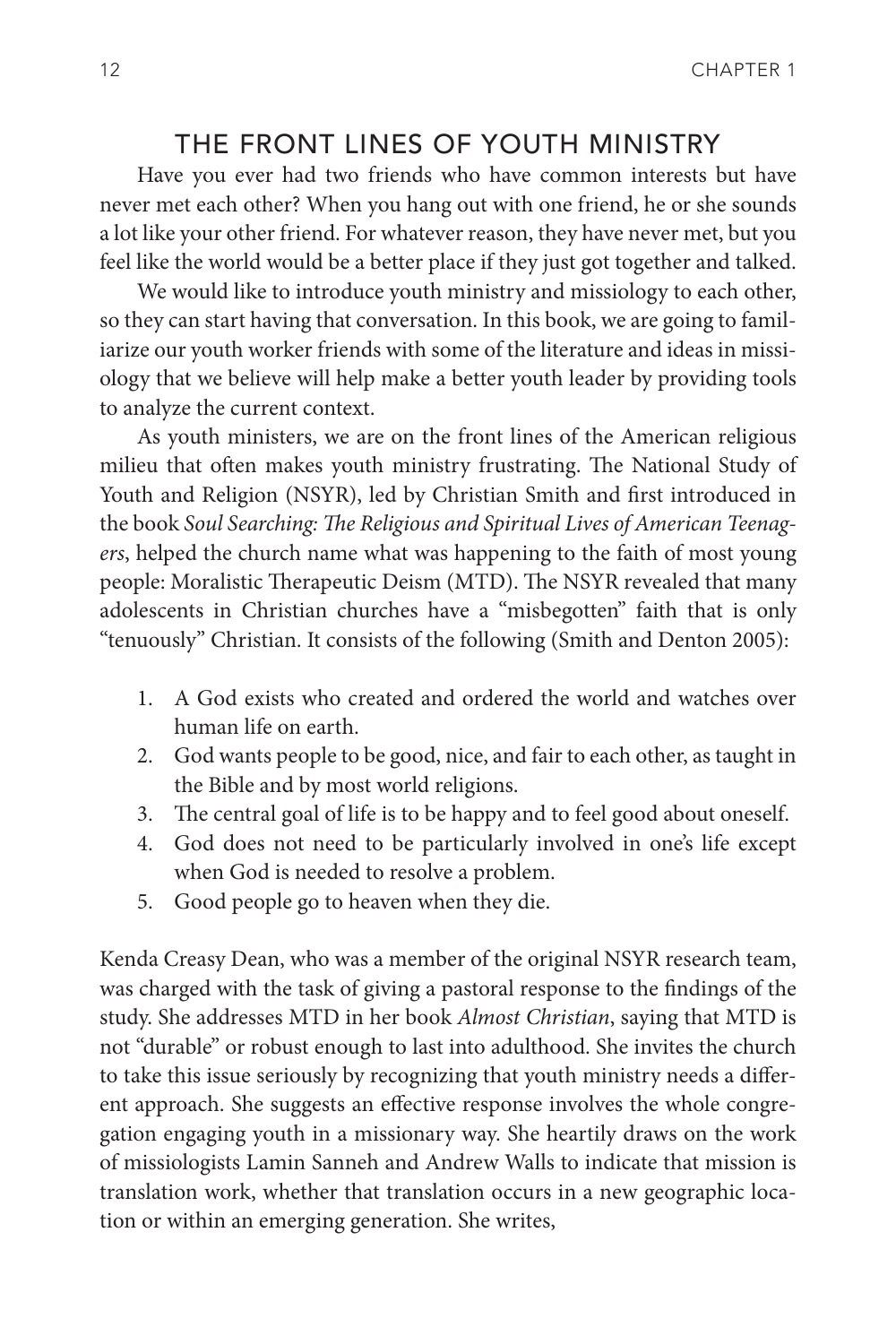The reason parents, pastors, and youth ministers should take Walls's theory of mission-as-translation to heart is simple: it is not just about witnessing to the gospel in new locales. Translation is how we hand on faith to our children. The principles that describe the gospel's transmission across cultures could just as easily describe the way we ferry faith across generations. (Dean 2010, 98)

This book aims to develop further the mission principles of gospel transmission to younger generations in more practical and theological ways, by connecting to missiology. We believe that youth ministry is mission work. Youth ministry is going to new lands, crossing cultural divides, living with a new people, learning a new language, translating stories and concepts, and transforming lives through sharing the good news of Jesus Christ. Whether you are a youth pastor like Bill and Sophia, a student studying youth ministry, the person who said "yes" to leading a youth Bible study, or the youth coordinator because the church board "suggested" it was your turn, you have this sense of the cultural gap between you and the youth you love.

The task of missiology is to study the history and work of missions and learn from it. We believe that the Christian faith is missionary. It joins with God's mission to reach out to the world so that God can be known (in the fullest form of knowing). We believe that good youth leaders—youth leaders who care learn about the culture of the people they care about. This is mission work.

### THE CONVERSATION

If we are going to be claiming that youth workers are missionaries, we want to explain what a missionary is. Following this introductory chapter, chapter 2 makes the connection between youth ministers and missionaries. Many Christians have a sense of what missionaries do. They go to a people, learn their language, and share the gospel. In this process is a fairly clear sense of leaving behind one's own culture and entering a new one. If youth ministry in today's context is essentially a missionary activity, as we suggest, then what do youth ministers (missionaries) do? This chapter begins the conversation between youth ministry and missiology with the classic article by Donald Larsen, "The Viable Missionary: Learner, Trader, Story Teller," and makes the case that youth minister work is missionary work. Dean's *Almost Christian* will be used as a primary example of how doing youth ministry as a missionary is essential in today's context.

Chapter 3 continues the conversation by exploring the theological foundation of youth ministry and missiology. In the first half of the chapter, a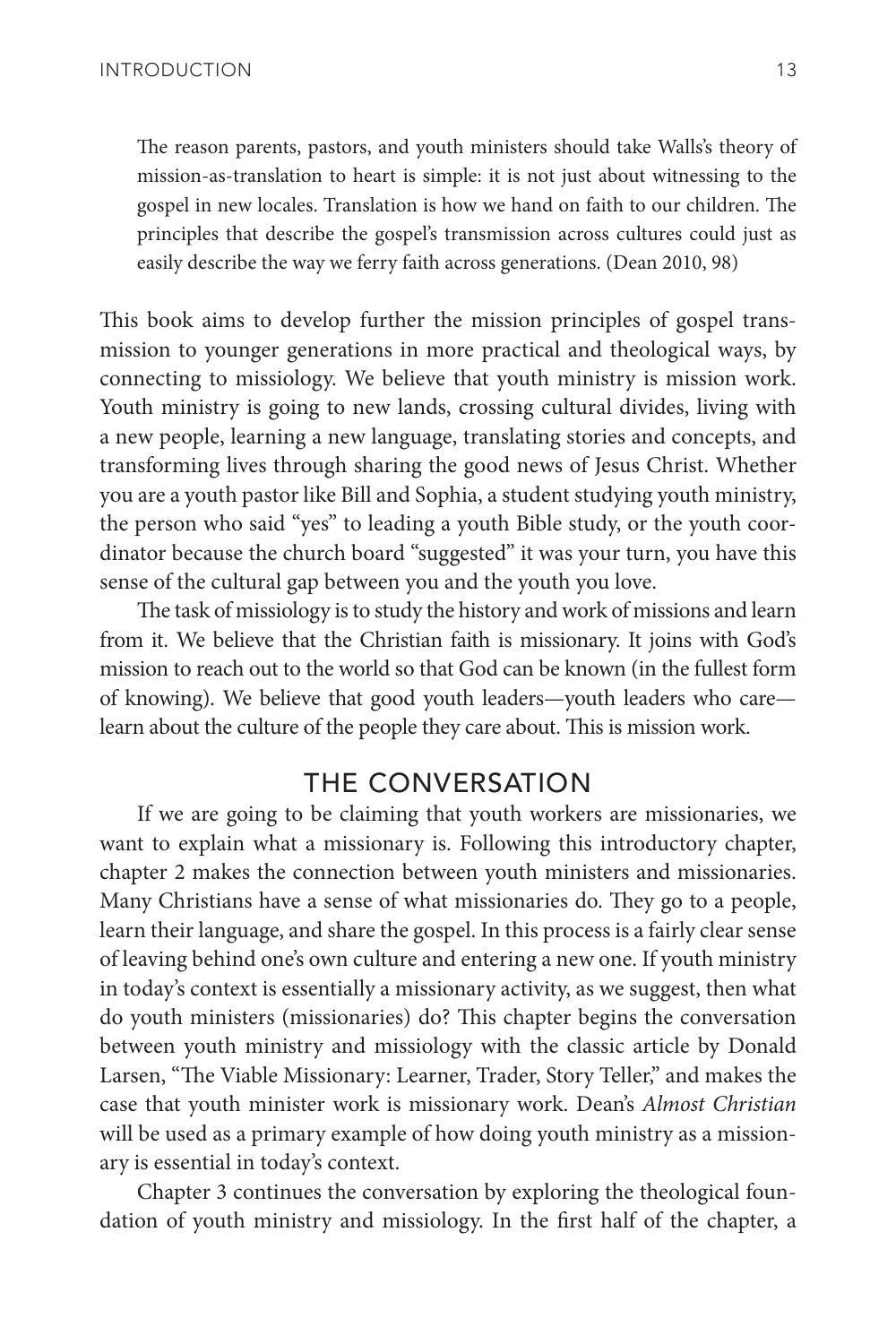theology of mission will be delineated, drawing heavily on Christopher Wright's *The Mission of God* and *The Mission of God's People*, Andrew Walls's *The Missionary Movement in Christian History: Studies in the Transmission of Faith* and *The Cross-Cultural Process in Christian History: Studies in the Transmission and Appropriation of Faith*, and Timothy Tennett's *Invitation to World Missions: A Trinitarian Missiology for the Twenty-First Century*. The second half of the chapter will make a domestic application of this theology of mission, primarily following the extensive work of Lesslie Newbigin, particularly *The Gospel in a Pluralist Society.*

Chapter 4 leans into the connection between the incarnation and youth ministry. This chapter will consider the impact of the incarnation—God coming to humanity in his Son, Jesus Christ. The theology of this act of grace will be unpacked, and the implications for youth ministry will be explained. The incarnation as viewed in Andrew Root's *Revisiting Relational Youth Ministry* will be explored alongside missiology texts such as Darrell Guder's *The Incarnation and the Church's Witness*, Christopher Wright's *Mission of God*, and David Bosch's *Transforming Mission*.

Chapter 5 discusses the translatability of the gospel. Drawing heavily on the work of Lamin Sanneh's *Translating the Message* and Andrew Walls's indigenizing and pilgrim principles, gospel translatability is applied to the world of youth ministry. Darrell Whiteman's model and application of dynamic equivalence reveals the convergence of youth ministry and mission practice.

While the first five chapters of the book build a strong theological foundation for why the conversation with missiology is so important for youth ministry, chapters 6 through 13 connect to more practical applications. Chapter 6 explores tools for youth leaders to learn about the cultures of the youth around them, including differentiation between addressing the developmental level of teens and the ministry to teens in culturally attuned ways. Conversations with Stephen B. Bevans's *Models for Contextual Theology*, Robert J. Schreiter's *Constructing Local Theologies*, and Dean Fleming's *Contextualization in the New Testament* will highlight the chapter's argument.

When engaging in the task of learning a culture, the issue of cultural relativism is raised. Chapter 7 tackles this issue by outlining its development as an anthropological doctrine. Then a pragmatic critique questions the myth of primitive harmony and indicates that many societies have maladaptive practices, ones that do not provide adequate answers for their environments. A biblical critique suggests that God validates culture through the incarnation, but societies need transformation to conform to God's will. Four practices,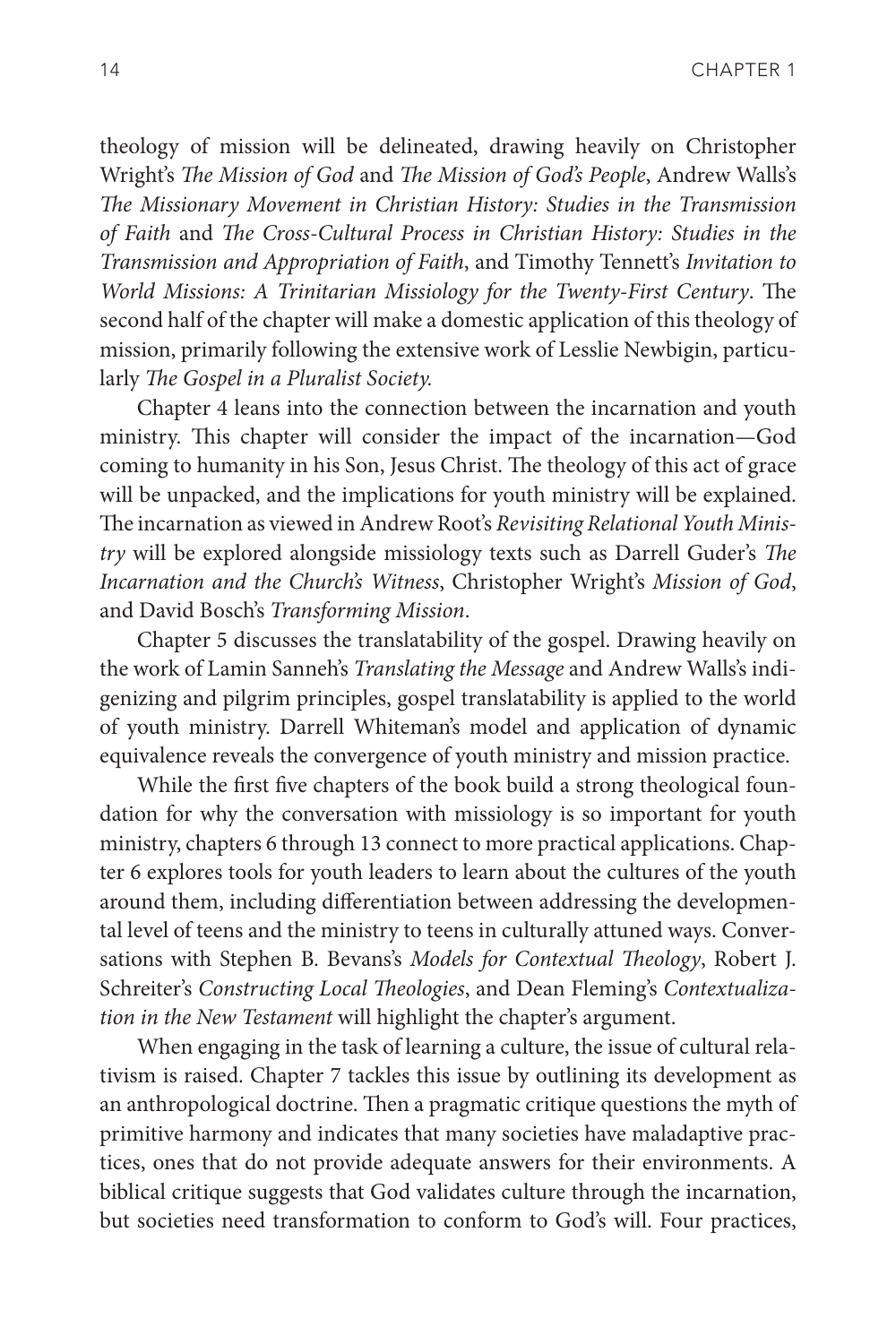then, are suggested for Christians to become effective cultural witnesses to the reality of God's incarnational transformation. When Christians are informed by historical and methodological relativism without subscribing to ethical relativism, they make powerful witnesses to God's kingdom in the world. Secular sources such as Robert Edgerton's *Sick Societies* and Ruth Benedict's *Patterns of Culture*, and sources by Christian missiologists such as Lamin Sanneh's *Translating the Message*, inform the discussion. These are missiological reminders for those who teach and work in youth ministry.

Chapter 8, a look at youth ministry as an interpretive community, will discuss the importance of understanding culture(s) within the context of a community. It will give some practical ways to empower the local church community to think, discern, and engage for itself in sustainable ways. Within this discussion, a missional ecclesiology will emerge, as we engage with David J. Bosch's *Transforming Mission*, W. Jay Moon's *African Proverbs Reveal Christianity* in *Culture*, Paul Hiebert's work on "critical contextualization," and the work of the Gospel and Our Culture Network (in particular, Lois Y. Barrett's *Treasure in Clay Jars* and Darrell Guder's *Missional Church*).

Chapter 9 will engage the importance of being able to tell and live out God's story in a way that recognizes the culture and language of a particular group of youth. This will include some examples from the authors' experiences in practicing mission in a youth ministry context. Vincent Donovan's *Christianity Rediscovered* will help set the stage for this chapter, with substantiation from Craig Bartholomew and Michael Goheen's *The Drama of Scripture*.

Chapter 10 will look into developing indigenous leadership, discussing the necessary shift toward empowering young people in leadership as they construct their own theologies, organizing people toward action, and giving voice to the issues of their lives. This chapter will build on the work of Henry Venn and Rufus Anderson, along with David Bosch's *Transforming Mission*. In addition to this mission literature, we will look closely at young people in leadership in Scripture and Christian history. Finally, the authors' own efforts in developing High School Christian Leadership Institutes will also be discussed.

The next three chapters turn the readers' attention to helping youth witness to their world through evangelism, service, and social justice. Chapter 11 grapples with evangelism in a multireligious context, which many youth face on a daily basis in their communities. Within such a context, how does one hold on to and communicate core beliefs in appropriate and effective ways? This requires an understanding of a theology of other religions and a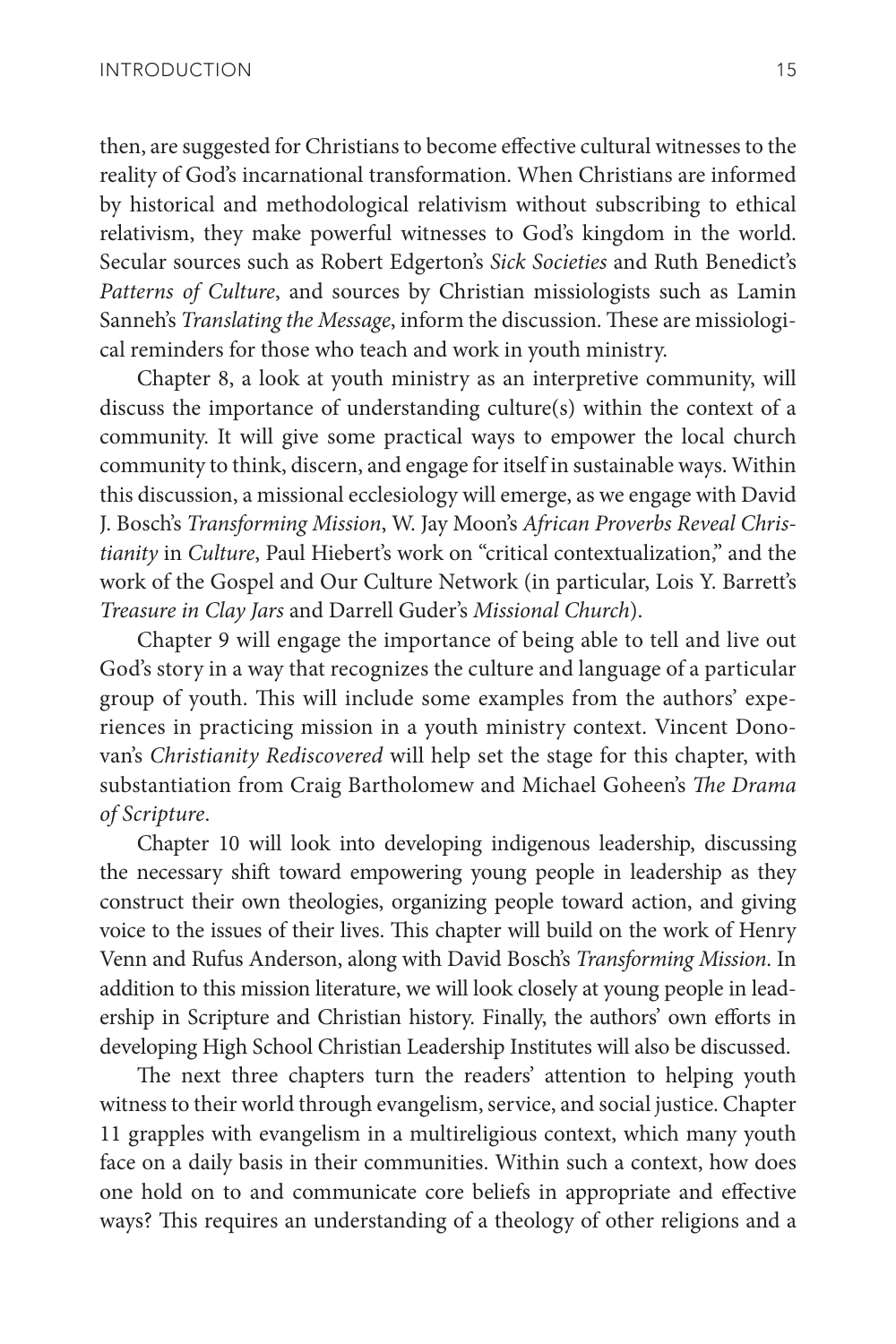missionary approach to the evangelistic task. Timothy Tennett's *Invitation to World Missions*, Michael Goheen's *Introducing Christian Mission Today*, and Winfried Corduan's *Neighboring Faiths* highlight the discussion.

Chapter 12 explores how to encourage youth to engage with key social justice issues within their communities, such as racial reconciliation, poverty, and civic engagement. Miroslav Volf 's *Exclusion and Embrace* will be a good conversation partner here, as well as Jung Young Lee's *Marginality: The Key to Multicultural Theology* and Gustavo Gutiérrez's *Theology of Liberation*.

Chapter 13 takes a look at the role of service in youth ministry, particularly the short-term mission trip. Recent work by Simone Mulieri Twibell on the effectiveness and pitfalls of short-term mission trips, along with the classic work on pilgrimages and rites of passages by Victor Turner, will serve to help youth ministry leaders make informed decisions about the role of shortterm mission trips in the scope of their youth ministries.

Chapter 14 concludes the book with a summary and an inspirational call for youth ministries to embrace their missional contexts.

This book is meant to be read and discussed. Hopefully, you will find some other people to join you in reading this book. You will find some questions for reflection at the end of each chapter to help you and your community engage the material, wrestling with what this kind of approach might mean for youth ministry moving forward in your context.

The story of Bill and Sophia, two youth pastors trying to learn a new way of approaching youth ministry, will weave its way through the book. Neither Bill nor Sophia are real people, but they represent dozens of conversations we've had over the years with youth leaders all over the world—youth leaders like you and me. Bill and Sophia, like all youth leaders, are on a journey as they learn this new way of approaching youth ministry. They and their views on youth, the church, and youth ministry will be changed.

### THE CONVERSATION BEGINS

Sophia finished the last page of Newbigin's *The Gospel in a Pluralist Society*. So many thoughts streamed through her mind that she found it difficult to focus. She was excited, bewildered, and exhausted all at the same time. It seemed clear to Sophia that Newbigin saw the central character of the church as mission.

She wondered out loud, "If the church is in mission, then is what I do in youth ministry really mission work?"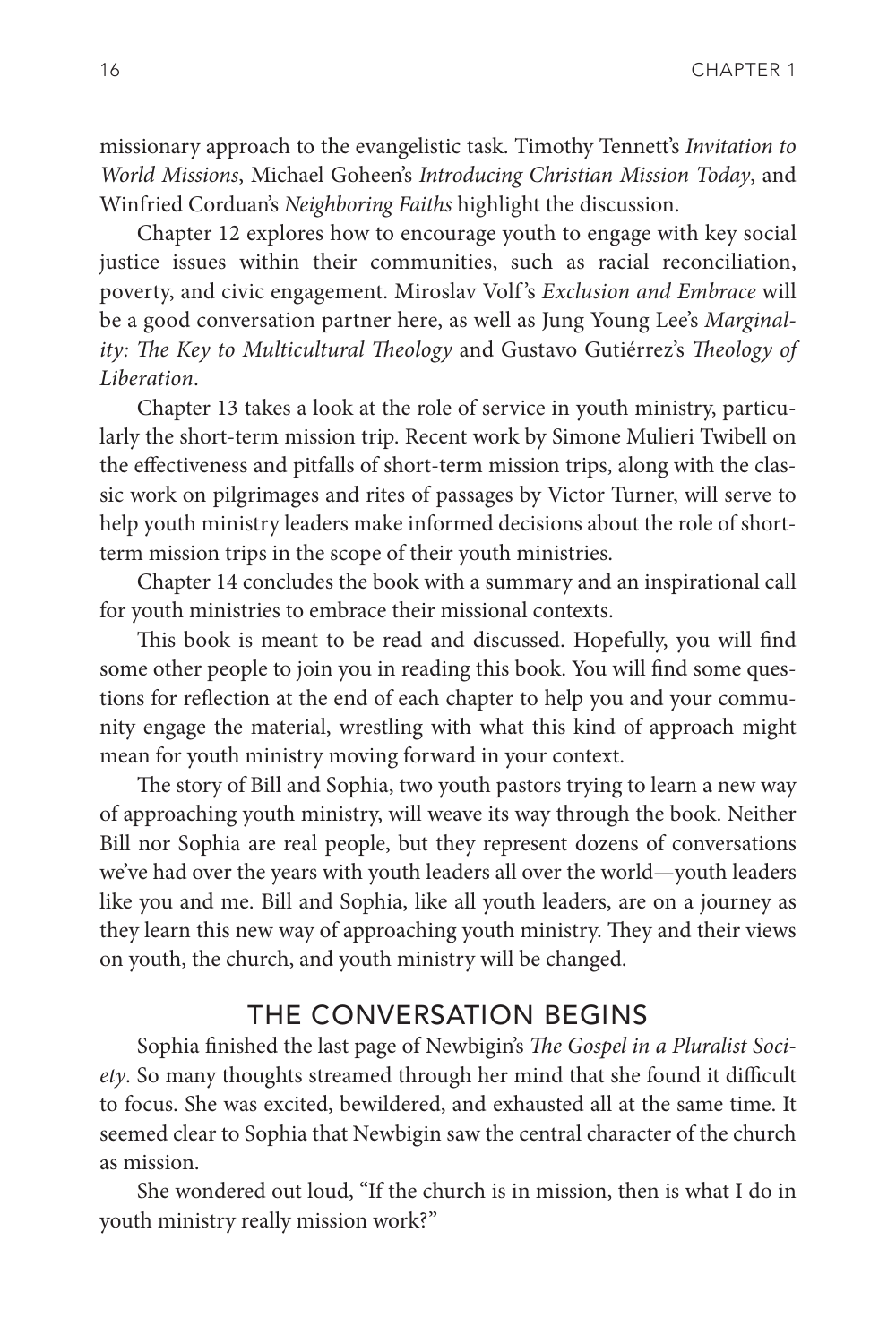Sophia recalled the missionaries she had met at her church's mission conference. She remembered the cultural artifacts and a few of the dramatic stories. She also remembered the appeals for money. But she realized she never got a sense of what they do on a daily basis.

She snapped out of her brain fog, grabbed her phone, and sent Bill a text: "What is a missionary?"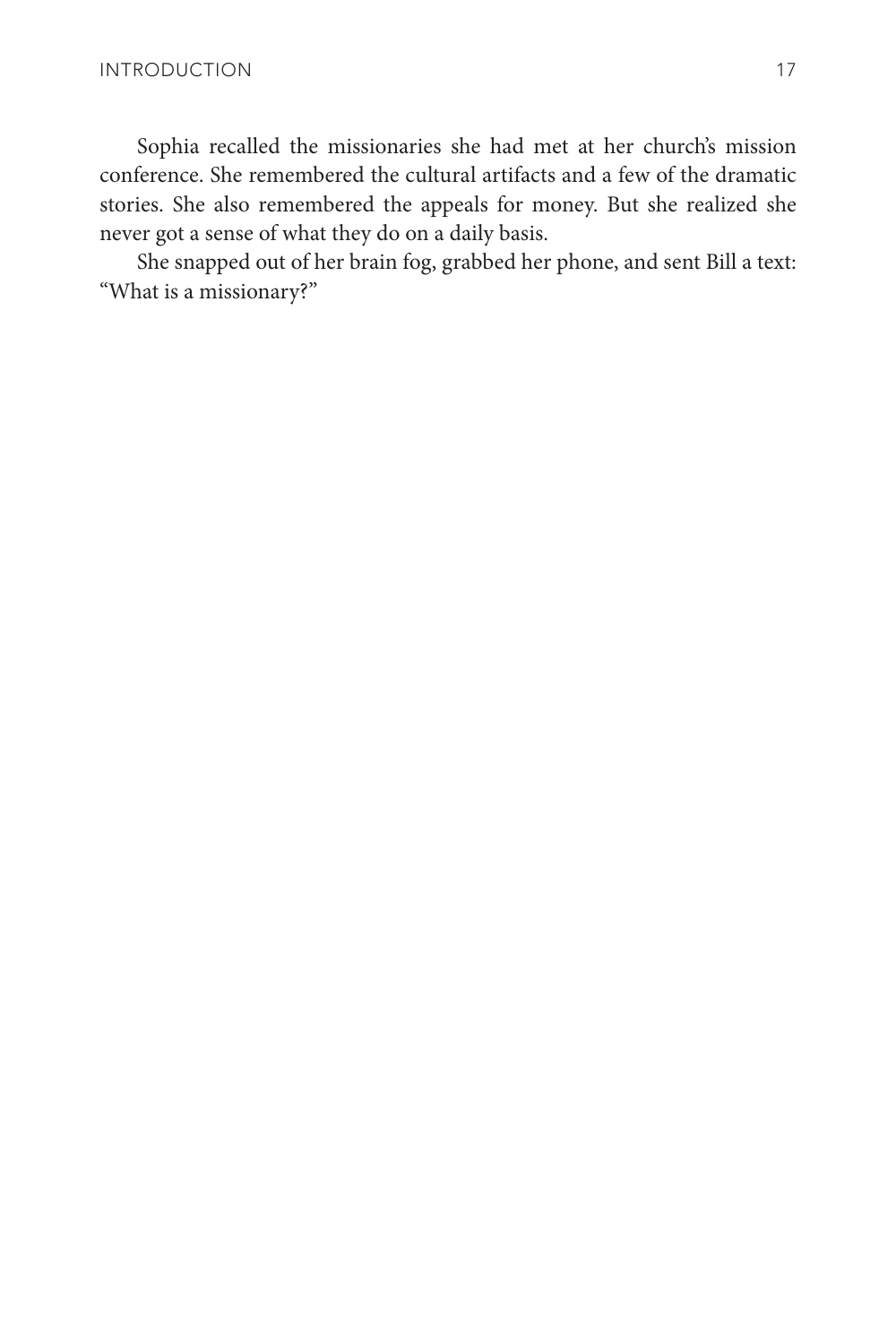### QUESTIONS FOR REFLECTION

- 1. Think about a time you had a realization, like Bill or Sophia, in which you recognized that circumstances had changed. What kind of change did this realization require of you?
- 2. As you begin reading the book, what do expect to learn from missions and missiological literature that could help youth ministry?
- 3. Look through the descriptions of the chapters. Which chapter(s) look(s) most interesting to you? Why?
- 4. What do you hope for in reading this book?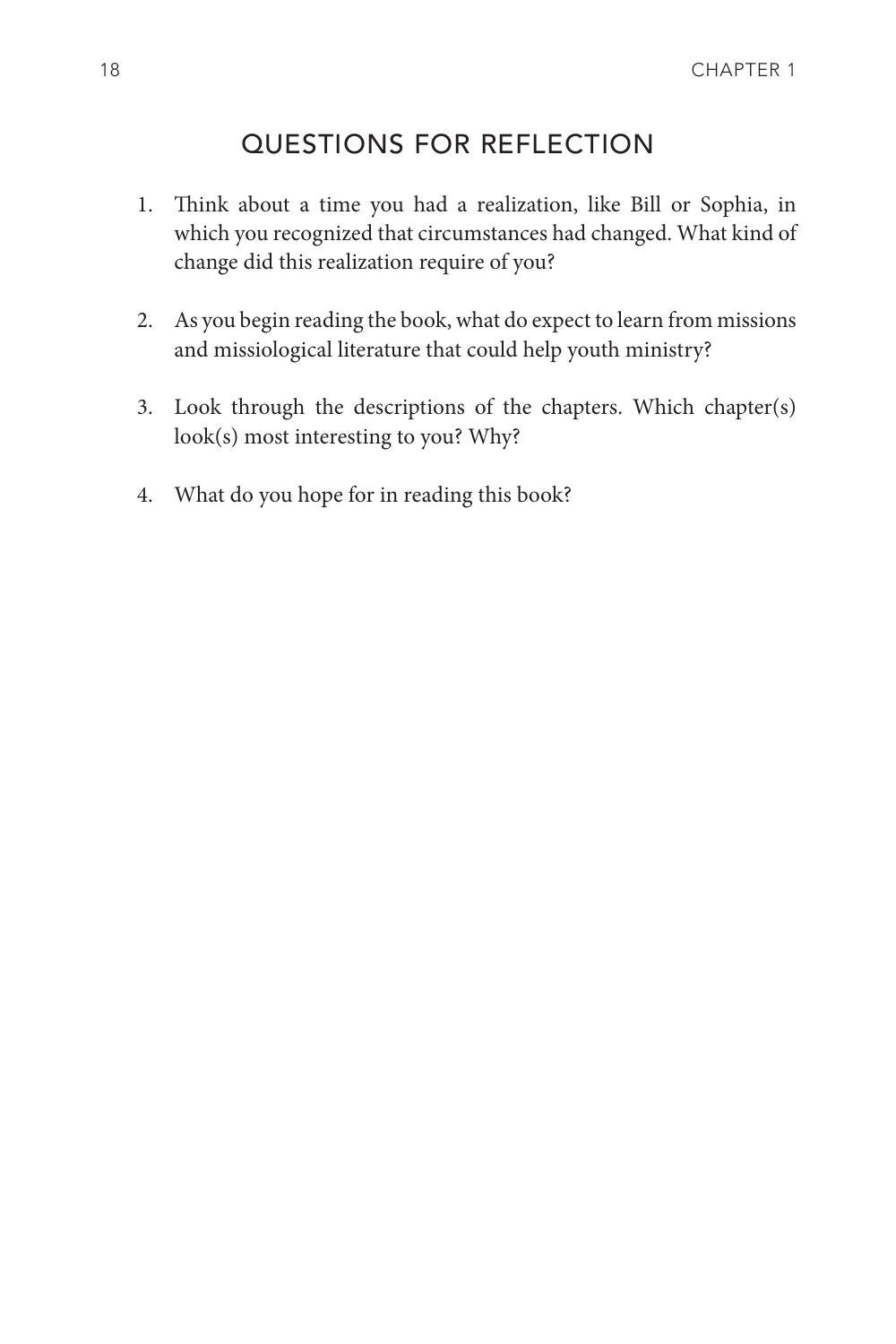# 2

## WHAT IS A MISSIONARY?

BILL SMILED AS HE READ SOPHIA'S TEXT. He recalled the time awhile back when he distinctly sensed God telling him, "Yes, I want you to be a missionary . . . right where you are."

### GIVE ME THE ANSWER!

That moment of God's call was both exciting and confusing. It drove him to begin to read any book on mission that he could get his hands on. His initial enthusiasm began to wane, though, when his search for clarity resulted in more bewilderment. So many times he had heard well-meaning friends, mentors, and pastors say, "You don't have to be a missionary to follow God's call." It was always said in an effort to show that God calls and uses people in a variety of ways. He even found himself repeating this message to his youth. But now this message from God was ringing in his head: "I want you to be a missionary." Maybe, he began to think, there is something foundational about this missionary thing, something that gets at the heart of my ministry with youth. That thought compelled him to call Stan.

Stan and his wife, Sally, had been missionaries in the Czech Republic since 1994, right after the fall of communism. Recently retired, they had moved to the community to be close to family and had become an integral part of Bill's church in a short two years. They volunteered to help with some youth activities, and Bill had grown to appreciate their servant attitude, flexibility, and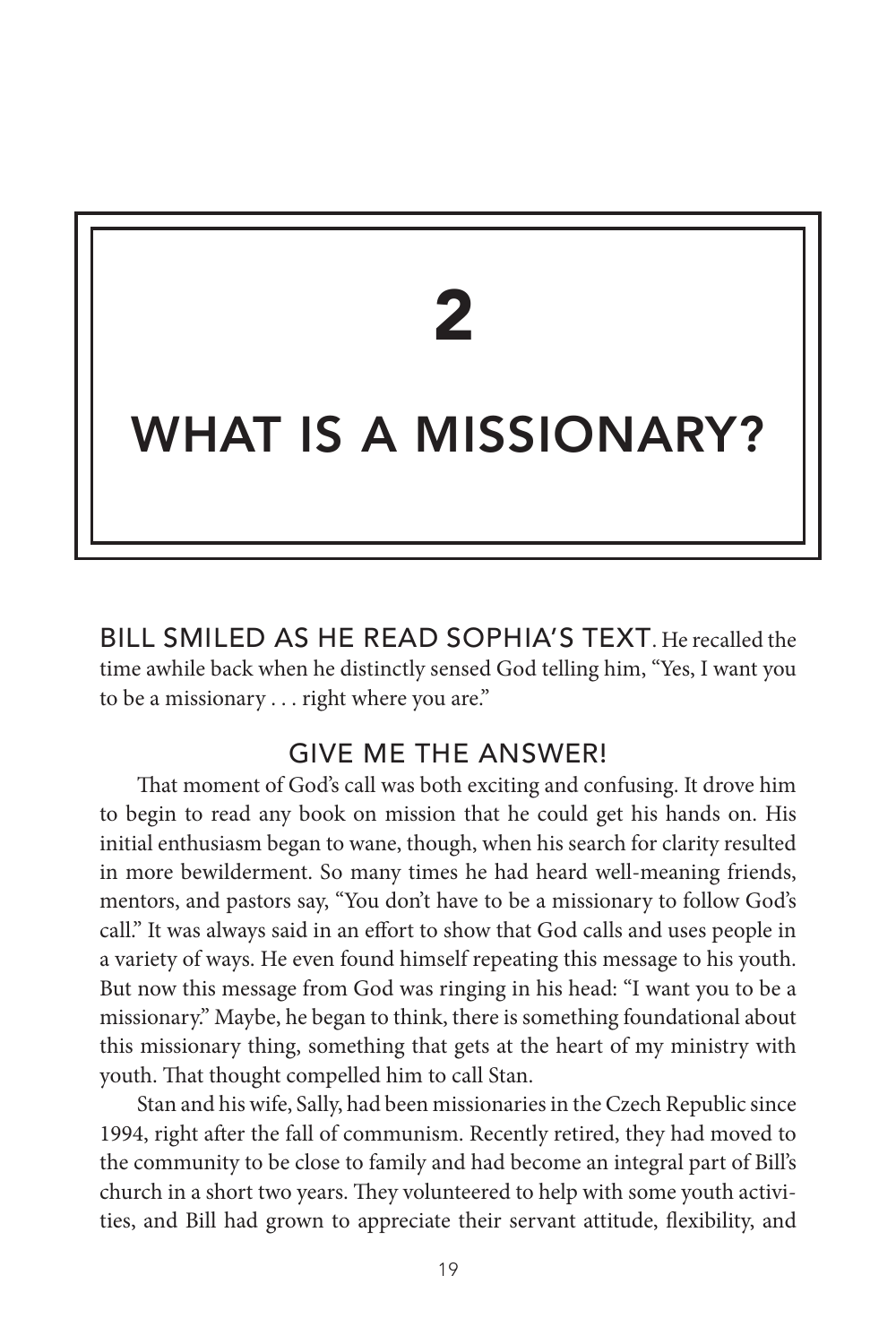wisdom that came from their many years ministering cross-culturally. Stan and Sally (known to the youth as  $S^2$ ) quickly became fixtures of the youth group. The youth loved the fun-loving grandparent surrogates who were always ready for hugs, talks, and coffee. Bill, too, had come to rely on Stan's insights into life and ministry.

When Stan answered the call, Bill found himself blurting out, "What's a missionary?"

"Well, hello to you, too!" Stan mused.

"I'm sorry. I've been encamped in my office for a few days trying to get my mind around the missionary thing. I told you how I sensed God telling me that I needed to be a missionary."

"Yes, I remember."

"Well, when I told you, you gave me that crooked smile of yours and said that I would figure it out. So, I've been blowing the dust off these mission books sitting on my shelf, but now I want to hear from a real person. What is a missionary? And I have chosen you to give me the answer!"

"I guess I should be flattered," chuckled Stan. "I'll tell you what," he continued, "if you don't mind, I'd like to send you an article that helped shape my understanding of mission work. It's a short read and easily accessible."

"All right," said Bill, "I'll add it to my reading list."

"Right now, though, I want to give you some context for reading the article. My guess is that this message from God about being a missionary is throwing you for a loop because of the missionary stereotypes that are running through your mind," said Stan.

"Right," answered Bill. "I really don't think my youth will be able to relate if I show up wearing a pith helmet and khaki shorts."

"You may be surprised that pith helmets and khaki shorts were not regular attire for missionaries in Eastern Europe." Stan loved a little snark.

"Okay, Stan, deconstruct my stereotype."

"Mission derives from a Latin word that means 'to send,'" Stan began to teach. "The Catholic order, the Jesuits, used the term in the 1500s to describe their activity to gather unbelievers and the 'apostate' Protestants into the Roman Catholic Church. Protestants, by the nineteenth century, coopted the term to describe their activity in evangelizing non-Christians, typically in foreign lands. From this narrow use, mission, then, becomes something that professional missionaries do 'over there.' So we get the stereotypes of the helmet, the shorts, and the jungle. More recently, missiologists have worked to recover a more holistic sense of the word."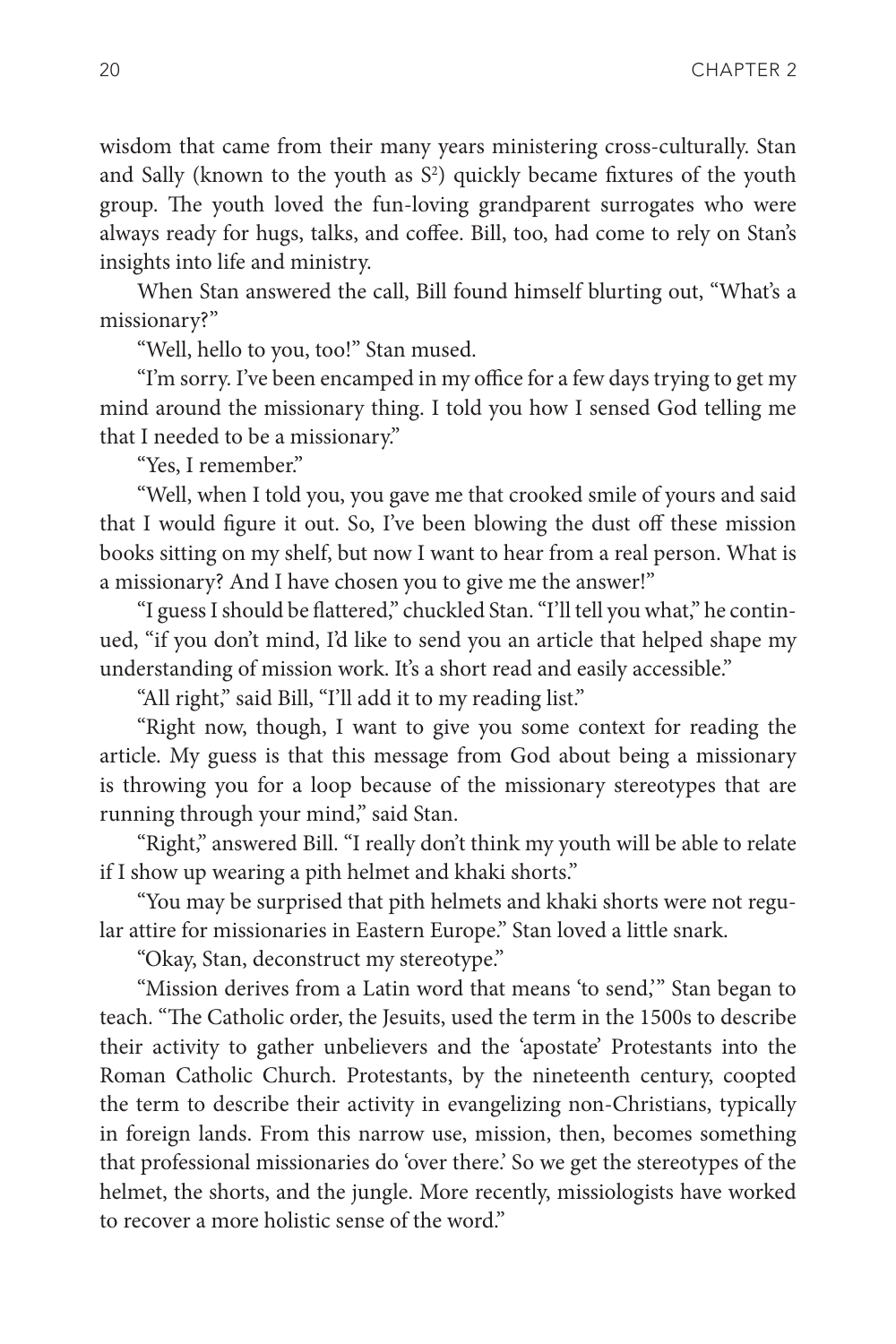"Okay, slow down, Stan!" interrupted Bill. "I'm trying to take notes." "No problem," replied Stan. "I could talk about this stuff all day."

After a pause for a sip of coffee, Stan continued, "I'll tell you what. Why don't we set a time to get together, and I'll walk you through the concept of mission"

A few days later, Stan came to Bill's office with a pile of books. "Are you ready?" asked Stan.

"Let's do it!" said Bill.

### DEFINING MISSION

As Stan mentioned to Bill in their earlier phone conversation, the Jesuits in the sixteenth century first used the term *mission* in reference to human agency in spreading the Christian faith. Before then, mission rather precisely referred to the internal activity of the Triune God in sending the Son and the Holy Spirit (Bosch 1991). Timothy Tennent explains, "In short, the word *mission* was originally about God and *His* redemptive initiative, not about us and what we are doing. However, in popular usage within the church, it seems that mission has now come to refer almost exclusively to various tasks the church is doing" (2010, 54). The shift in usage of the term highlights the push and pull of understanding mission as primarily an activity of God or an activity of humans.

As the Protestant mission movement became a compelling worldwide force, culminating in the "Great Century" of Protestant missionary activity in the nineteenth century (Tucker 2004), the concept of mission broadened to include a number of meanings. These included, but were not limited to, the sending of missionaries, the work of missionaries, and missionary-sending organizations (Bosch 1991). The emphasis, though, even in this expansion of the term, tended to be on the role of human actors in the process of spreading the gospel to other places.

The twentieth century saw the fruit of the missionary enterprise, with Christianity expanding in geographic regions outside of the West. This, along with several other factors, have reshaped the mission context for today's church, according to Tennent (2010). He notes "seven megatrends that are shaping twenty-first century missions," two of which particularly confront the idea that mission is something that is done "over there." First is the reality that the West as a geographic entity or Western culture as a sociological force can no longer be considered Christian in any way that connects to historic or theological orthodoxy. Michael Goheen (2014) suggests that Western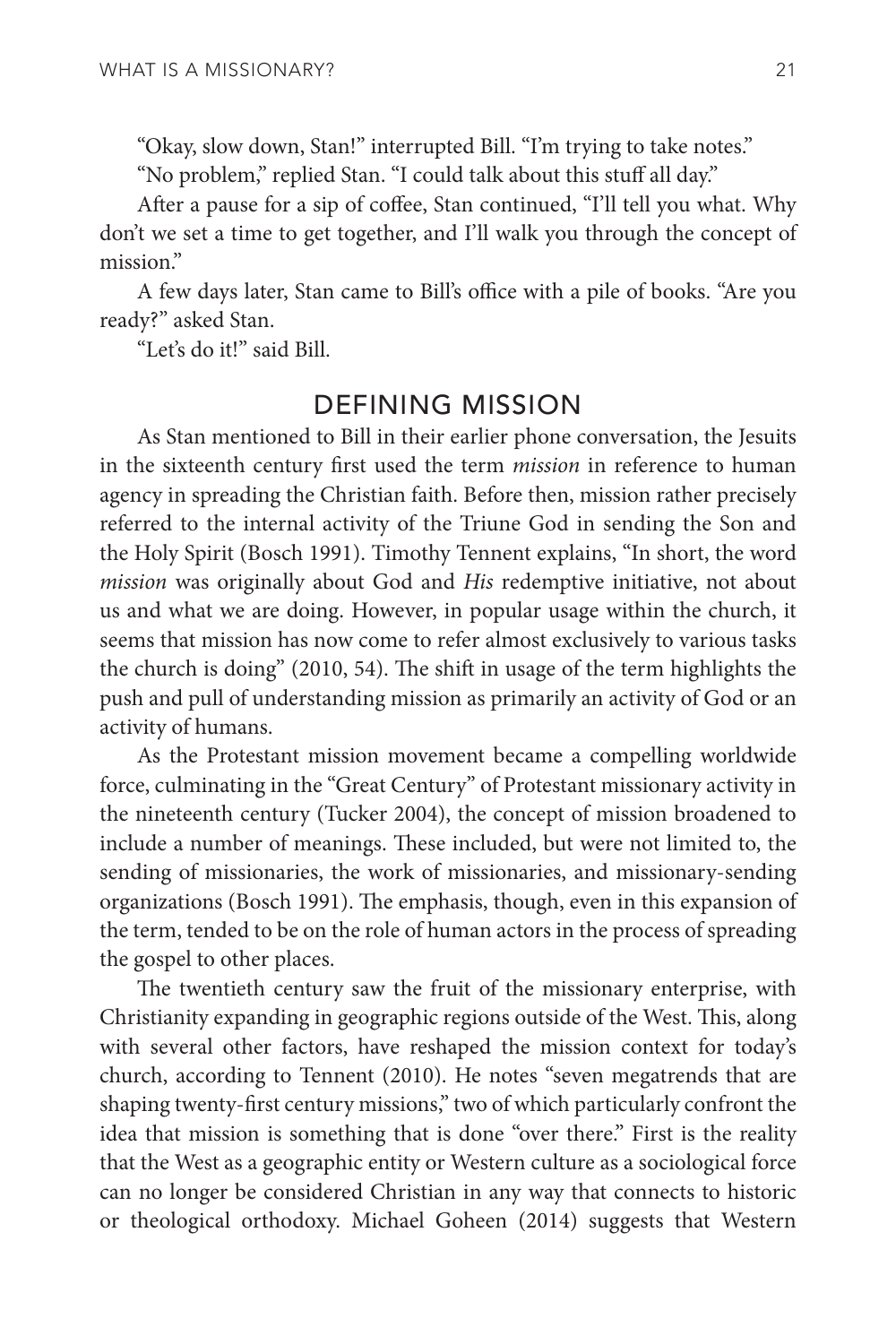economic ideals, placing ultimate value on market-driven and profit-driven motives, are the chief shapers of Western culture. Simply put, Christianity is not the center of the Western experience, "and we find ourselves standing in the middle of a newly emerging mission field" (Tennent 2010, 11).

Second is the movement of Christianity to the periphery of Western culture and the simultaneous emergence of a vibrant Christianity in the Majority World,<sup>1</sup> challenging the "West-reaches-the-rest" missiological paradigm. Whereas before, those of us in the West "instinctively" knew that the "mission field" was in places like Asia and Africa, now mission is being accomplished multidirectionally. Statistically, about 70 percent of Christians live in the Majority World. Many of these Majority World churches are sending out a vital missionary force. At the dawn of the twenty-first century, close to 85 percent of the cross-cultural missionaries in the world came from outside the West. Scott Moreau (Moreau, Corwin, and McGee 2015, 16) identifies this phenomenon as "from everywhere to everywhere" mission, in which "almost every region of the world is now both sending and receiving people" who bear the gospel message.

The result of non-Western growth of the Christian church began to raise questions and critiques about how mission was traditionally viewed, leading Tennent (2010) to suggest that we need to pause for reflection, in order for mission to be useful for the twenty-first century.

Several missiologists and biblical scholars from the spectrum of theological positions offer different conceptions, redefinitions, and various emphases on the concept of mission. Four evangelical writers—Christopher Wright (2006), Timothy Tennent (2010), Michael Goheen (2014), and Scott Moreau (2015)—present thorough and useful discussions on defining mission. Each knowledgeably analyzes the current global context and carefully navigates divine and human agency. Wright (2006, 22–23), who expressing his dissatisfaction with the traditional use of the term, says "our mission (if it is biblically informed and validated) means our committed participation as God's people, at God's invitation and command, in God's mission within the history of God's world for the redemption of God's creation." In his effort to reinvigorate the concept of mission, Tennent (2010, 54) says, "Mission refers to God's redemptive, historical initiative on behalf of His creation." Goheen (2014) offers this concise statement: "Mission is participation in the story of God's mission."

<sup>1.</sup> "Majority World" refers to the non-Western world.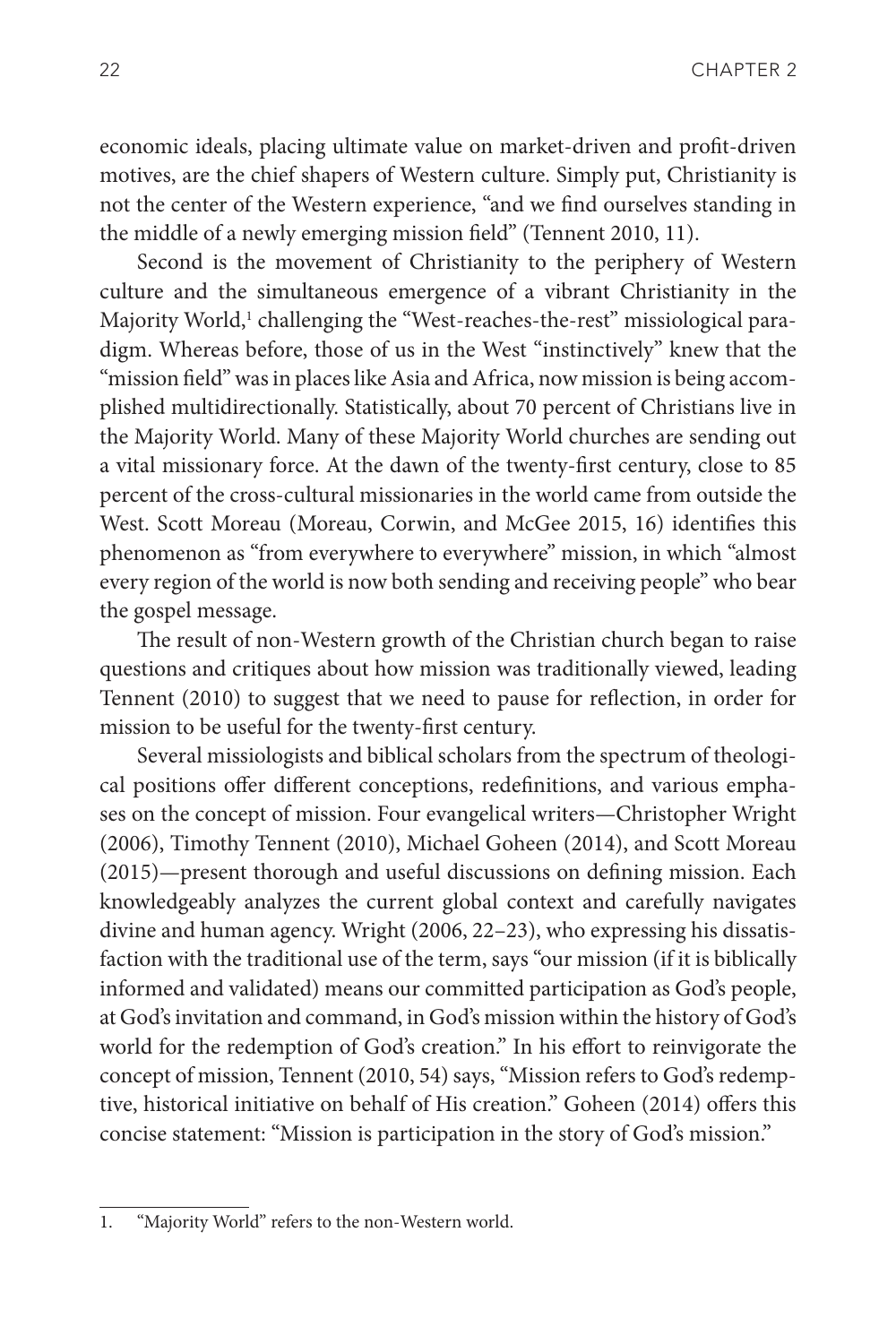Scott Moreau's effort serves to summarize the current contours of the evangelical understanding of mission in a three-part exposition. First, he defines missions as "the specific task of making disciples of all nations" (2015, 69). It consists of all the various work and activities of organizations, churches, and individual missionaries around the world who are moving beyond their borders to proclaim the gospel cross-culturally. Second, Moreau says mission "refers to everything the church does that points to the kingdom of God" (70). The church, then, is seen as "sent" by and for God into the world. It includes the specific task of making disciples of all nations, along with the wider witness of the church for God through other forms of witness and justice.

Third, Moreau indicates *missio dei*, the mission/sending of God, communicates the idea that God initiates mission. Wright (2006) suggests that the biblical story unveils God's initiative. God reveals himself to Israel and then in Jesus Christ, thereby confronting the idolatry of each age. God elects, forms, and sends a people in Israel and then the church, whose communal life demonstrates and witnesses to God's redemptive activity on behalf of his creation. This puts the emphasis on God's agency in the expansion of his kingdom on earth. The church, then, participates with God in his redemption of the world. In this scheme, *missio dei* is the overarching term that places God at the forefront and the center of mission. Mission focuses more on what the church is sent to do by God in the world, and missions is a subset describing the activity of making disciples and planting churches.

Overall, each puts the emphasis on God's redemptive initiative to the world with an invitation from God to his people to join him in the work.

### A MISSIONARY TO YOUTH

"Wow!" exclaimed Bill. "That's a lot to take in all at once." He paused to take a sip of coffee and to peruse the notes he took on Stan's discussion of mission. "Let's see if I get this. Historically, mission was used to refer to the relationship of the Trinity, until around five hundred years ago when the Jesuits began to use it in regard to their work. From then, mission came to describe mostly human efforts in spreading the gospel around the world. Following the Protestant mission boom of the 1800s, Christianity became a vital force in the traditional mission fields outside the West. Now, with the weakening of Christian influence in the West, we have a situation in which the traditional mission sending areas are a mission field, too."

"Yes, that's a pretty good summary," responded Stan.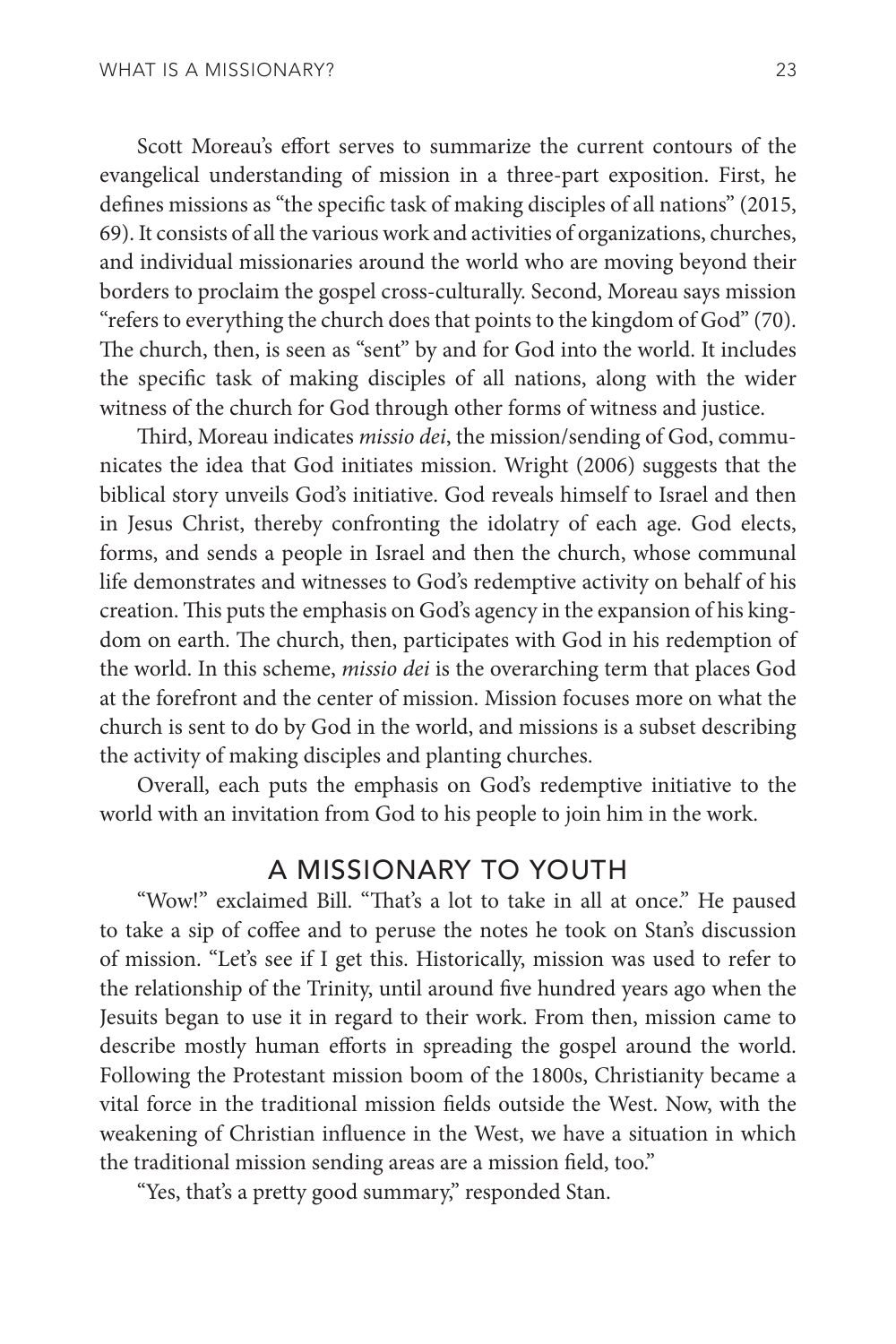"I guess the other key part is that this emerging context has caused a rethinking of the concept of mission. I appreciated the writers you mentioned who are, in a sense, recovering the idea that mission begins as an activity with God. And God invites us to participate with him in mission." Bill stopped and pondered for a moment, then continued, "Okay, so I still want to know . . . what is a missionary?"

"I thought you'd never ask," Stan responded, laughing. "Seriously, though, Sally and I had to wrestle with that question when we started to consider being missionaries in the Czech Republic. Yes, the Czechs had been under communist rule that suppressed religious life for almost fifty years, but it seemed a bit incongruous to be doing mission work in the shadow of cathedrals. We did our research and discovered that about 90 percent of Czechs did not believe in God. Clearly, there needed to be a fresh retelling of the gospel in a way that could be understood in the current context. We sensed a calling from God to be missionaries there. So, we went and actually did what missionaries do."

"What's that?" asked Bill.

"We went to the Czech people, lived among them, learned their language and their culture. We built and nurtured relationships. We got to know them so well as both individuals and as a society that we were able share the gospel with them in a new way, a way that this generation had not heard before. First Thessalonians 2:8 became our guiding verse: 'So we cared for you. Because we loved you so much, we were delighted to share with you not only the gospel of God but our lives as well.'"

Stan took a breath, then said, "Another key factor is that we really tried to pay attention to where God was already at work among the Czechs. We partnered with local churches who had held on through the years of communism. We held 'theology on tap' conversations at our local pub. It was amazing to see these Czechs speak with freedom about their religious questions and longings after they had been bottled up for so many years. In short, we tried to follow God's agenda rather than our own. We wanted to see where God was already moving and join him."

"That's amazing," said Bill. "I can see why you and Sally are so great with our youth. You do the same kind of thing with them. Well, except for the pub part."

"It's beer in the Czech Republic, but it's coffee here," mused Stan. "That's how Sally and I approach our ministry with the youth. We have found ourselves pulling from our missiological reading and training as we share our lives and the gospel with these kids. Except for the fact that it's in English, it feels the same. But even their English and their youth culture create barriers to be crossed!"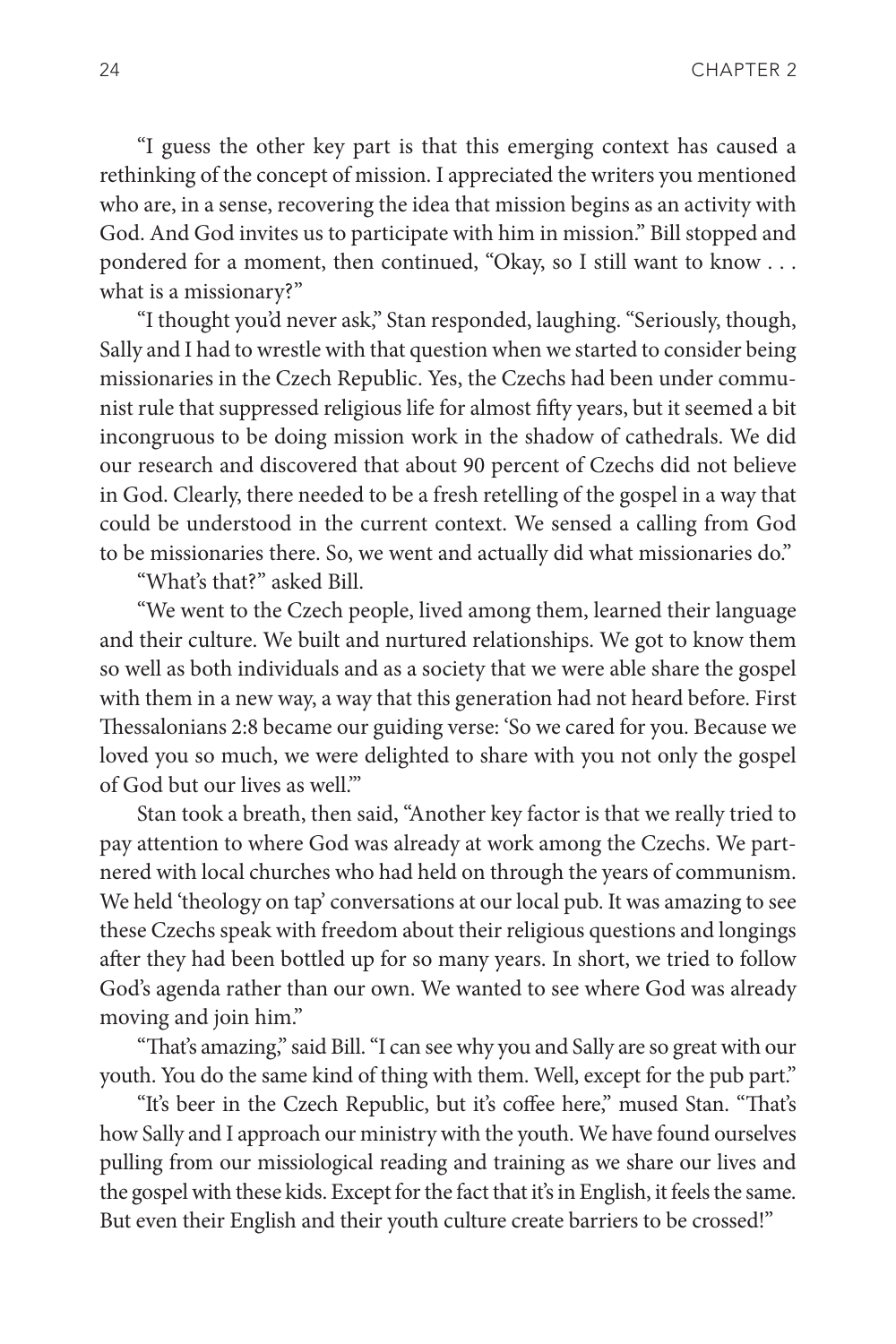"So, I need to be a missionary to my youth." Bill stretched his arms in mock exercise. "Okay, how do I start?"

Stan said, "I think you're ready for that article I mentioned to you earlier." Bill reached under his notes and pulled out four stapled pages. "I've got it right here: 'The Viable Missionary: Learner, Trader, Story Teller,' by Donald N. Larson. Looks like a real page-turner!"

### "LEARNER, TRADER, STORY TELLER"

Donald Larson's classic article (1978) seeks to reimagine the conception of the missionary role. Based on forty years of mission consultation, Larson notices that typically there is a gap between how missionaries conceive their role and how people in the local community perceive it. He suggests that locals tend to view missionaries, as they try to make sense of these outsiders, through three interpretive metaphors: school, market, and court. Locals often see missionaries as teachers who are there to communicate material to be learned. Or they view missionaries as sellers in the market, hawking their wares. Or they view missionaries as judges, establishing and executing certain standards.

Larson points out that a cultural outsider faces significant barriers when playing the roles of teacher, seller, and judge. Outsiders in these roles can be found irrelevant and dismissed easily. The way to become a valuable member of the community is to follow an important sequence. One should be learner before one becomes a teacher, "buyer before seller, accused before accuser" (158). Closing this perceptual gap requires missionaries intentionally to take on different roles within these interpretive metaphors—the roles of learner, trader, and story teller—in order to become acceptable and viable in the local context.

First, upon arriving at a locale, a missionary should be a learner, focusing primarily on the local language and culture. Taking language and culture learning seriously communicates to the local population that the missionary considers them worthy of time and effort. Putting oneself in the communication arena every day makes for good practice, to understand and be understood, and also provides opportunities to make new acquaintances and friends. A new language cannot be learned completely in a few months, but relationships can be initiated even with communication limitations.

Second, as the missionary continues to learn the local language and culture, one adds the role of trader. This role is aided if the missionary has "come with some recognizable commercial purpose" (160). The trader role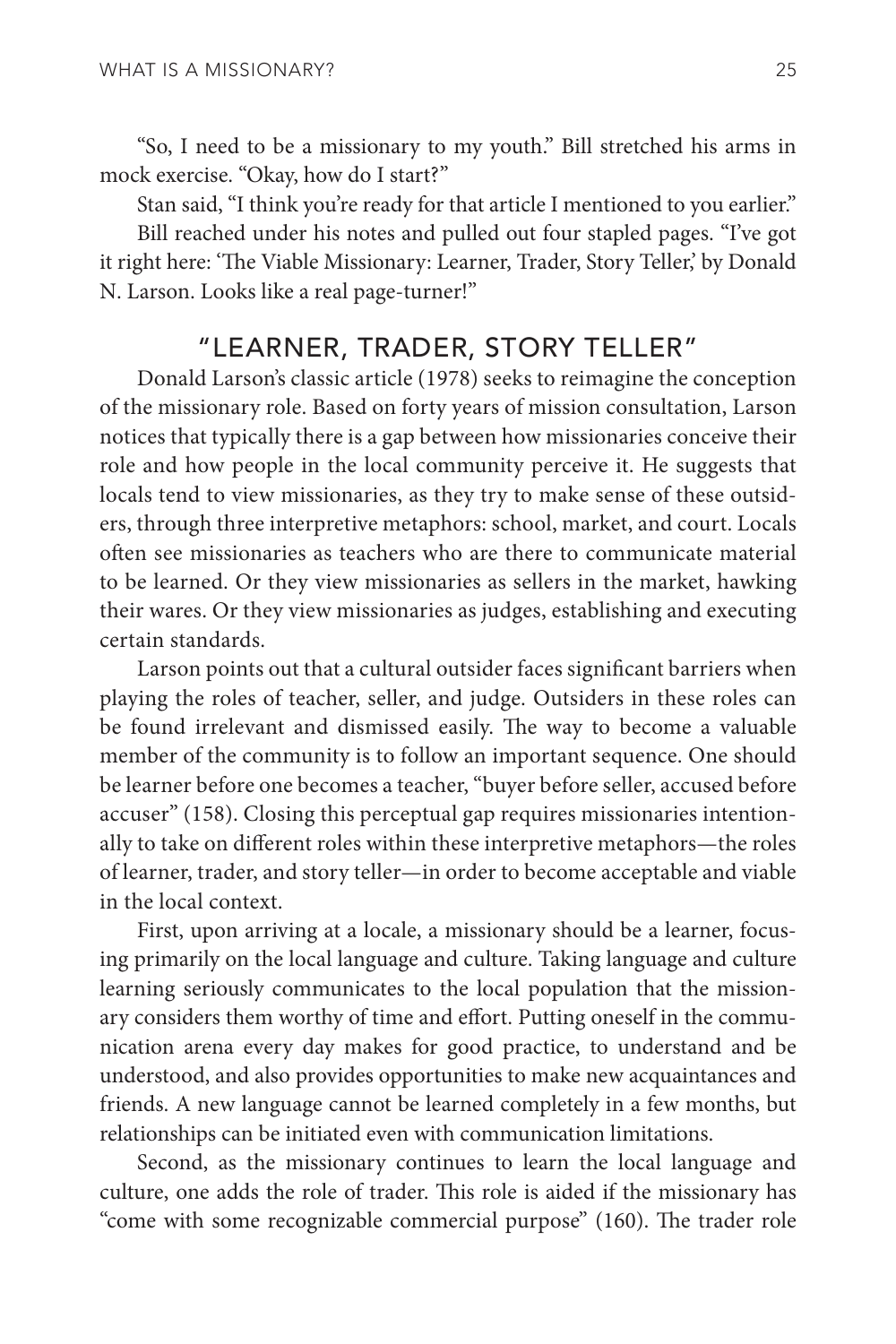is a kind of establishment phase, in which the missionary offers experiences, commodities, and/or insights that are interesting and valuable to the local community. In the process, one shares the joys and pains, the successes and problems, in how others live. Of course, language and culture learning progress, and the missionary becomes, hopefully, an established fixture in the community and a bridge to a "larger world" (160).

The missionary then is able to add a third role, that of story teller. One's knowledge of the local language and culture is used to translate the story of God. The story the missionary tells is "based on the wanderings of the people of Israel, the coming of Christ, the formation of God's new people, the movement of the Church into all the world and ultimately into this very community" (161). Along with this grand biblical narrative, the missionary tells his or her own story of coming to and walking with Christ.

Larson's suggestion that missionaries take on the roles of learner, trader, and story teller challenges the stereotype of missionaries as cultural imperialists. Larson explains:

The learner role symbolizes a number of important things . . . in the communication of the gospel. The learner's dependence and vulnerability convey in some small way the message of identification and reconciliation that are explicit in the gospel. . . . The biblical mandate challenges the Christian to identify with those to whom he [*sic*] brings words of life. (163)

#### THINKING LIKE A MISSIONARY

Bill looked up from the article and smiled. "That Stan knows what he's doing," he thought. Bill considered Larson's description of a missionary as a learner, trader, and story teller. It dawned on him that those roles had a bit of congruency with his approach to youth ministry. While he and his youth all spoke English, there were times when he understood only about half of what they were saying. Also, there were a myriad of pop culture references that he missed, and he knew these things were shaping the perceptions and approach to life of his youth. There really was a youth culture, actually several youth cultures, for him to learn and know better if he was going to effectively translate the gospel story and communicate it to them to them. "Wow!" he thought. "I'm already starting to think like a missionary."

In processing these things, he recalled a youth ministry book he had read a few years back. He seemed to remember the author saying something about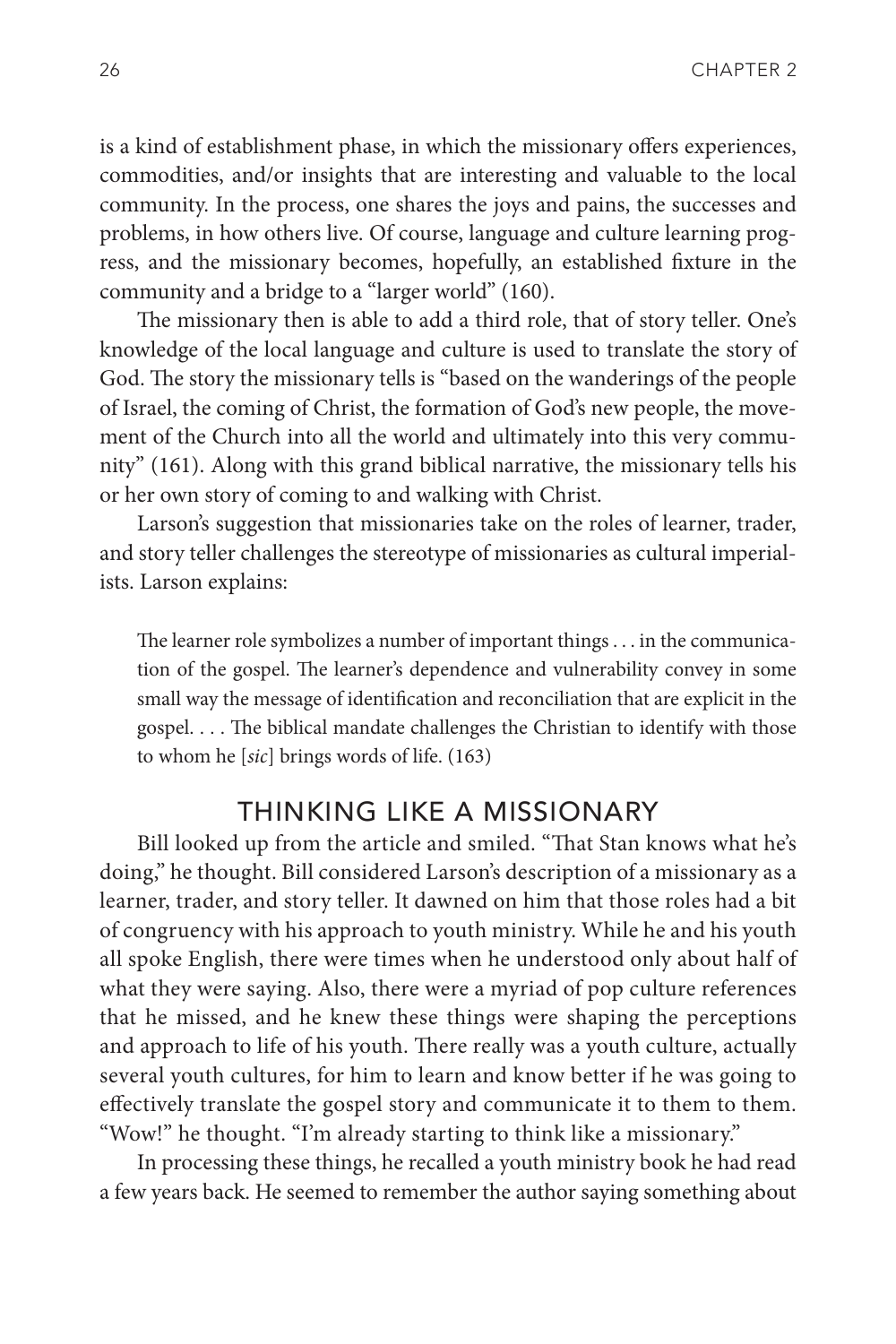youth and mission. He searched his shelves and found it: *Almost Christian*, by Kenda Creasy Dean (2010).

#### YOUTH WORK IS MISSION WORK

In 2005 Christian Smith and Melinda Denton introduced to the public their seminal research of the National Study of Youth and Religion (NSYR) (2005), research that both rocked and affirmed what youth ministry practitioners understood about American youth. They concluded that American youth, in general, hold to a faith that Smith and Denton labeled Moralistic Therapeutic Deism (MTD). It is a faith that encourages people to be nice to each other and play fair. Its main purpose is to help people feel good about themselves. Yes, there is a God, but one that can be relegated to the fringes of life.

Dean (2010) published her compelling treatise on how the church should respond to the findings of the NSYR. What can be done to engage youth who exhibit a lackadaisical faith that only marginally connects to the historic, orthodox Christian faith? Indeed, what can be done when, as Dean pointedly tells pastors, parents, and youth workers, "we're responsible" (2010, 3)? What can be done when it is realized that this isn't just a youth ministry problem it's a church problem?

Dean focuses on the 8 percent from Smith and Denton's study whom they identify as "highly devoted." These youth "possess articulate and integrated theologies" and "faith stories" that "influence their decisions, actions, and attitudes" (Dean 2010, 47). Borrowing from sociologist Ann Swidler, Dean proposes a "Christian cultural toolkit" that vital churches employ and that youth benefit from in the process of becoming formed like Christ. These include, first, claiming a creed. Christian creeds typically refer to historic declarations of faith, like the Apostles Creed or the Nicene Creed. Dean broadens the concept to include what youth think and say about God. Highly devoted youth communicate belief in both the transcendence of God (respect and grandeur for the Creator) and the immanence of God (as exemplified in God's desire for personal relationship through Jesus Christ). A second "tool" is a relational and authoritative connection to a faith community, particularly with available adults. A clear sense of calling is a third item in the toolkit. Dedicated youth express and live out a purpose and a moral responsibility to participate in God's work in the world. Hope is a fourth, though a bit less developed, tool demonstrated by faithful youth. Still, the highly devoted showed a greater propensity than MTD youth to put into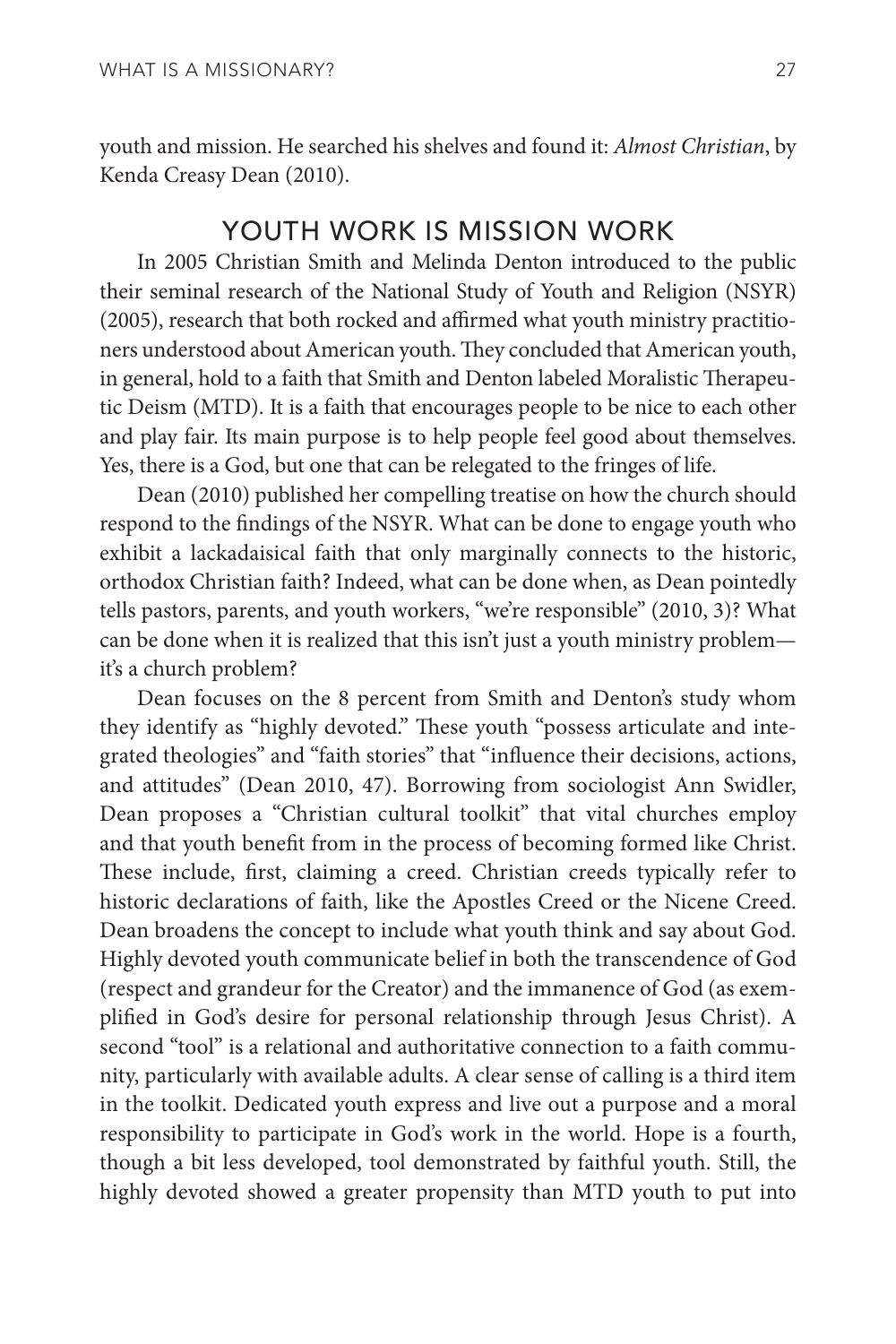practice "Christian hope as a generalized trust that God has the future under control" (Dean 2010, 78).

For Dean, operationalizing this Christian cultural toolkit is the antidote to the apathy of MTD. However, these tools are effective only as they are empowered by and point to Jesus. Dean explains, "Our creed, our communities, our sense of call and hope are useful only if they reflect Christ's Light into the dark places of the world" (2010, 84). This is done as churches recover their "missional imagination" (Dean 2010, 85).

"Every church is called to be a 'missional church,'" she writes, one that "ratchet[s] up expectations by consciously striving to point out, interpret, and embody the excessive nature of God's love" (Dean 2010, 85). She notes that recovering the core biblical, missional identity of the church makes sense in our current cultural climate: "American young people's experience of religious culture is less like the overarching Christendom of the Roman Empire, dominated by one religious perspective to the point of rendering most other religions invisible, and more like the Hellenistic pluralism of the New Testament, or the multireligious world of ancient Israel" (2010, 91–92).

Beyond the pragmatic analysis that we currently share a similar multireligious context with the first-century church—hinting that we might share similar ministry methodologies—is a central truth that God sends his people, his church, as a sign, symbol, and sacrament of the sacrificial love demonstrated in the work of Jesus Christ. This indicates that mission is foundational to the identity of the church. Further, mission is symbiotically tied to the incarnation. God sends himself to his creation in the person of Jesus Christ, who is fully human and fully divine.

Drawing significantly from missiologists Lesslie Newbigin, Lamin Sanneh, and Andrew Walls, Dean presents a big vision for youth ministry as mission that moves beyond the idea that mission is merely a one-week summer trip. Yes, the incarnation is a doctrine of Christian belief, and it is also a "template for the church's missional life" (Dean 2010, 91). It is the evidence of God's interest and engagement with the world. God takes definitive action in this world, and he calls/sends us to do likewise. The incarnation is the "perfect translation," and we continue the witness as "*re*translations" of the original (Dean 2010, 97). Dean summarizes, "Mission simply means translating God's love in human form, putting every cultural tool—stories, symbols, attitudes, language, practices, patterns of life—at the gospel's disposal. To be 'little Christs' means allowing God to become Incarnate in our own lives as we smuggle divine grace into the world" (2010, 98).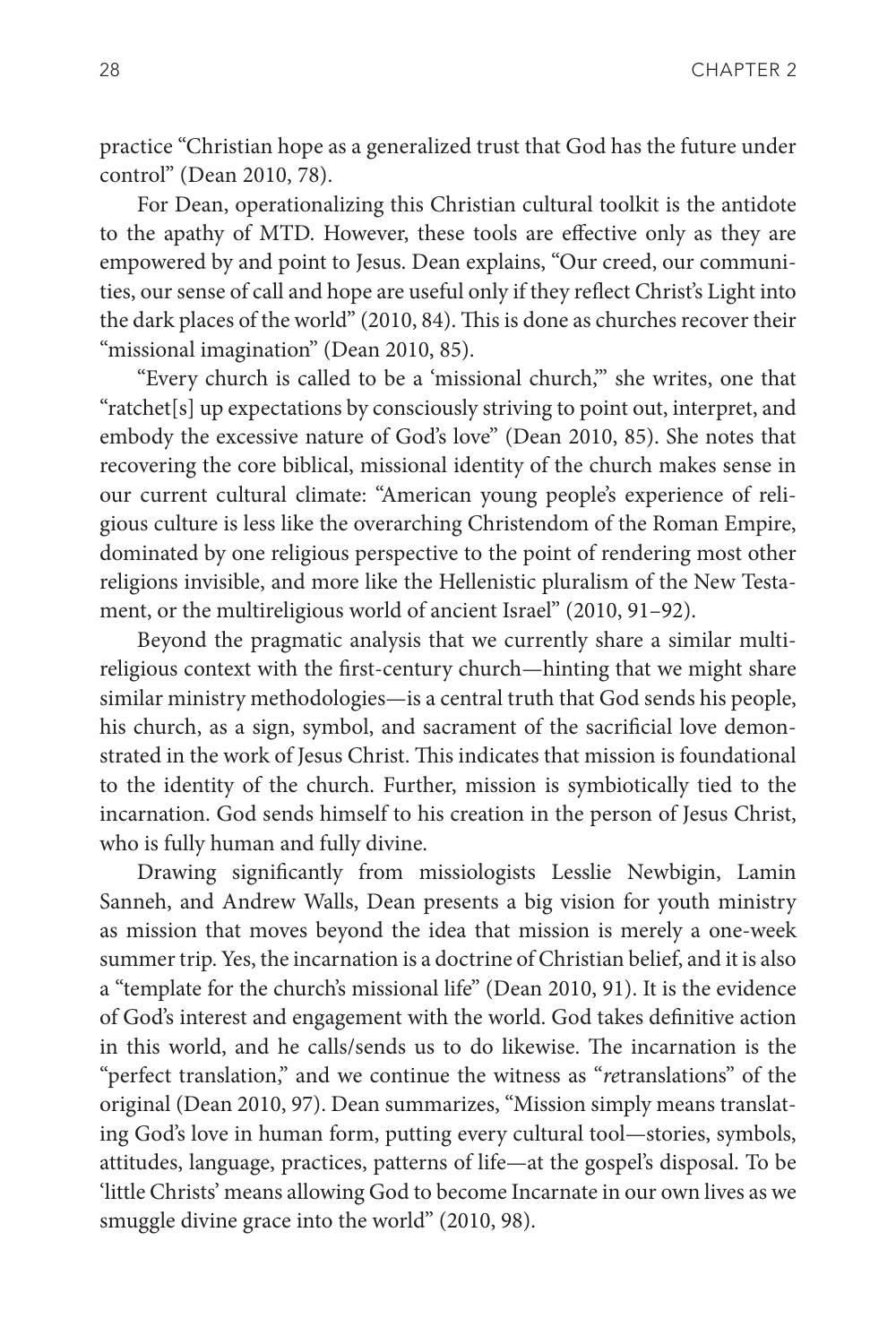Dean suggests that the translatability of the gospel to the peoples of the world is the same kind of translatability that it takes to transmit the gospel to new believers of emerging generations. So mission is more than the geographic expansion of Christianity, for Christians are sent across every human-formed boundary—geographic, linguistic, cultural, and generational. "Parents, youth ministers, and congregations embody the church's missional imagination by transmitting the gospel across generations as well as cultures, translating God's self-giving love for young people through the medium of our own lives—lives that are remembered by Christ every time we remember him" (Dean 2010, 99).

Dean's remedy for the malaise of Moralistic Therapeutic Deism among American youth is a missional embodiment by parents and those who work with youth to translate the life-giving good news to the next generation. Youth work is mission work!

Incarnational philosophies and strategies, particularly among parachurch youth ministries like Young Life, became prominent in the mid-twentieth century,<sup>2</sup> notes Dean. However, the "language of mission field faded" (2010, 232–33) by the end of the century. She surmises that the strategy often shifts from the primary goal of pointing youth to Jesus to lesser, secondary goals of youth group attendance and denominational behaviors and identity. Youth ministries, in one sense, do recognize that a kind of cross-cultural mission is appropriate for the communication of the gospel to teenagers. Talk of learning the pop-cultural world of teenagers for the sake of the gospel pervades the conversations and thoughts of youth ministers across the nation. Without consistent and meaningful congregational/denominational support in training and volunteers, though, it is easy for youth ministers to succumb to the numbers and behavioral game. "Still," Dean asserts, "youth ministry offers the American church a well-stocked laboratory for experimenting with incarnational missiology at home, as we seek to follow Jesus into the developmental and cultural spaces of adolescence" (2010, 93).

### TAKE A CHANCE

Bill sat back and thought, a bit wistfully, about reading *Almost Christian* for the first time. Was it really a decade ago? He had been so fired up! He had plans to incarnationally engage the youth of his church and the wider

<sup>2.</sup> For example, see Mark H. Senter III's *When God Shows Up: A History of Protestant Youth Ministry in America* (Grand Rapids: Baker Academic, 2010).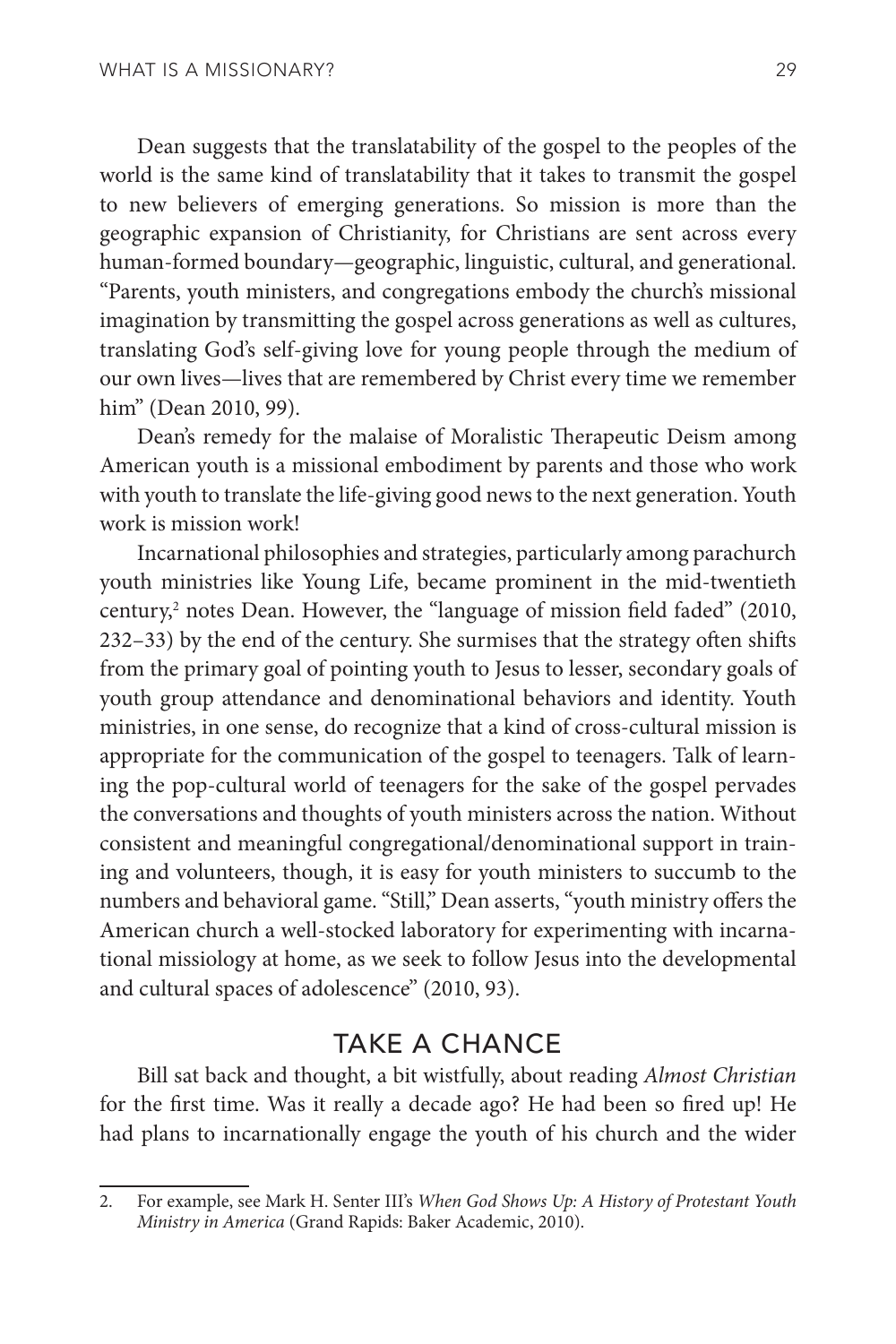community with the gospel of Jesus Christ. And there were moments when he seemed effective. He just could never seem to sustain it. The pressures of the church bureaucracy to report on attendance and budget (important stuff that needs to done), coupled with his own inability to clearly communicate and implement a missional strategy for his youth ministry, left him feeling inadequate. He decided to give Stan a call.

"Part of me is just saying, 'Quit your whining!'" Bill had arrived at the end of his long explanation about what he had learned from the Larson article and his rereading of Dean. "But another part of me is saying, 'You've got to take a chance!'"

"What do you mean?" asked Stan.

"I mean what I've been missing in my efforts of youth ministry is using the lessons of missiology. To use a really bad metaphor, it's like youth ministry and mission are two people who know and like each other, but only as 'friends.'" Bill used air quotes with his hands, even though Stan couldn't see him. Bill continued, "But now youth ministry is kind of looking differently at missiology and missiology is noticing and thinking youth ministry is kind of cute. And they decide to take their relationship to the next level, then they get married and make a life together!"

"And they save the whole world together!" Stan was laughing out loud at Bill's enthusiasm and questionable use of analogy. "You're right, that is a bad metaphor."

"Thanks a lot," Bill pretended to mope.

"Your explanation is quirky, but I think you're on to something," Stan said. "You know, people are always asking Sally and me what we are doing now that we are no longer missionaries. I try not to be too snarky when I tell them that we still are missionaries. We are missionaries to our neighborhood, to the larger community, and to the youth. All the things we did in the Czech Republic, we do here. We live among the people, we learn their language and culture, we craft ways to translate the gospel, and we find creative ways to articulate and embody the gospel that makes sense in this context where God has called and sent us."

"Yeah, people are always saying that you don't have to be a missionary to follow God. That statement has really started to bug me."

"Me, too," responded Stan. "The reality is you do have to be a missionary, one who participates in the story of God's mission, to paraphrase Mr. Goheen."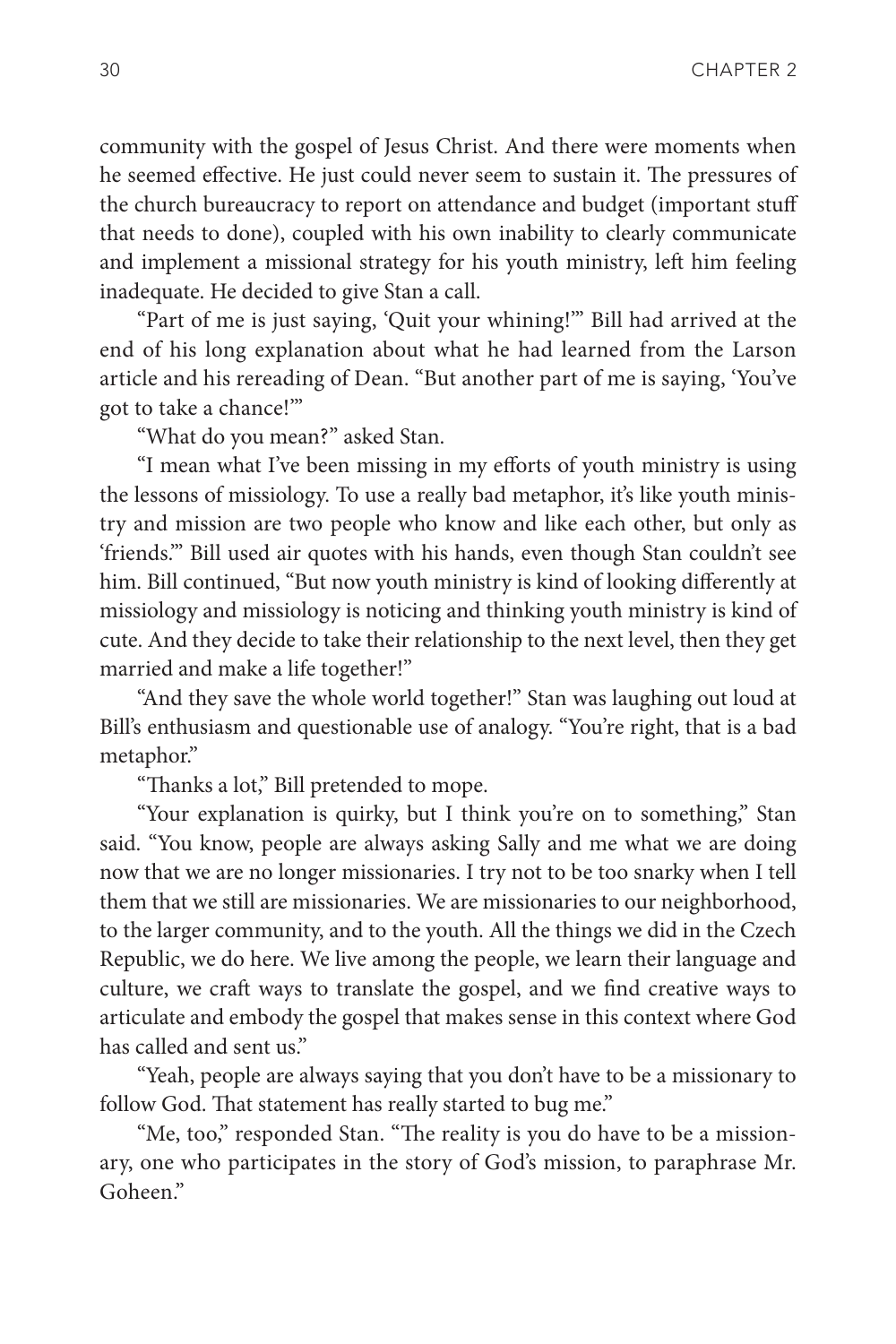After a pause in which both Bill and Stan reflected on what had been discussed, Stan said, "Bill, I want to give you the rest of my answer to your question—'What is a missionary?' When we were trying to decide what neighborhood to live in after moving back from the Czech Republic, I came across a book by John Perkins (2001), *Restoring At-Risk Communities*. Mr. Perkins is an African American who grew up in Mississippi and experienced quite harsh racism during his life. He came to Christ in a powerful way, and God called him back to Mississippi to work among the poor and disenfranchised. Serving missionally among people means identifying with them in the name of Christ. Mr. Perkins quotes a Chinese proverb that concisely and eloquently describes the life of a missionary. It reads in part: 'Go to the people / Live among them / Learn from them / Start with what they know / Build on what they have" (2001, 18).

"Thanks, Stan. That's beautiful," said Bill. "Now, I think I know what my next step needs to be."

"What's that?" asked Stan.

"These definitions of mission and missionary have given me an appetite for a better understanding of a theology of mission. If this is what God has called me to, then I want to be able to know it and apply it purposively," said Bill.

"I can help you with that!" promised Stan.